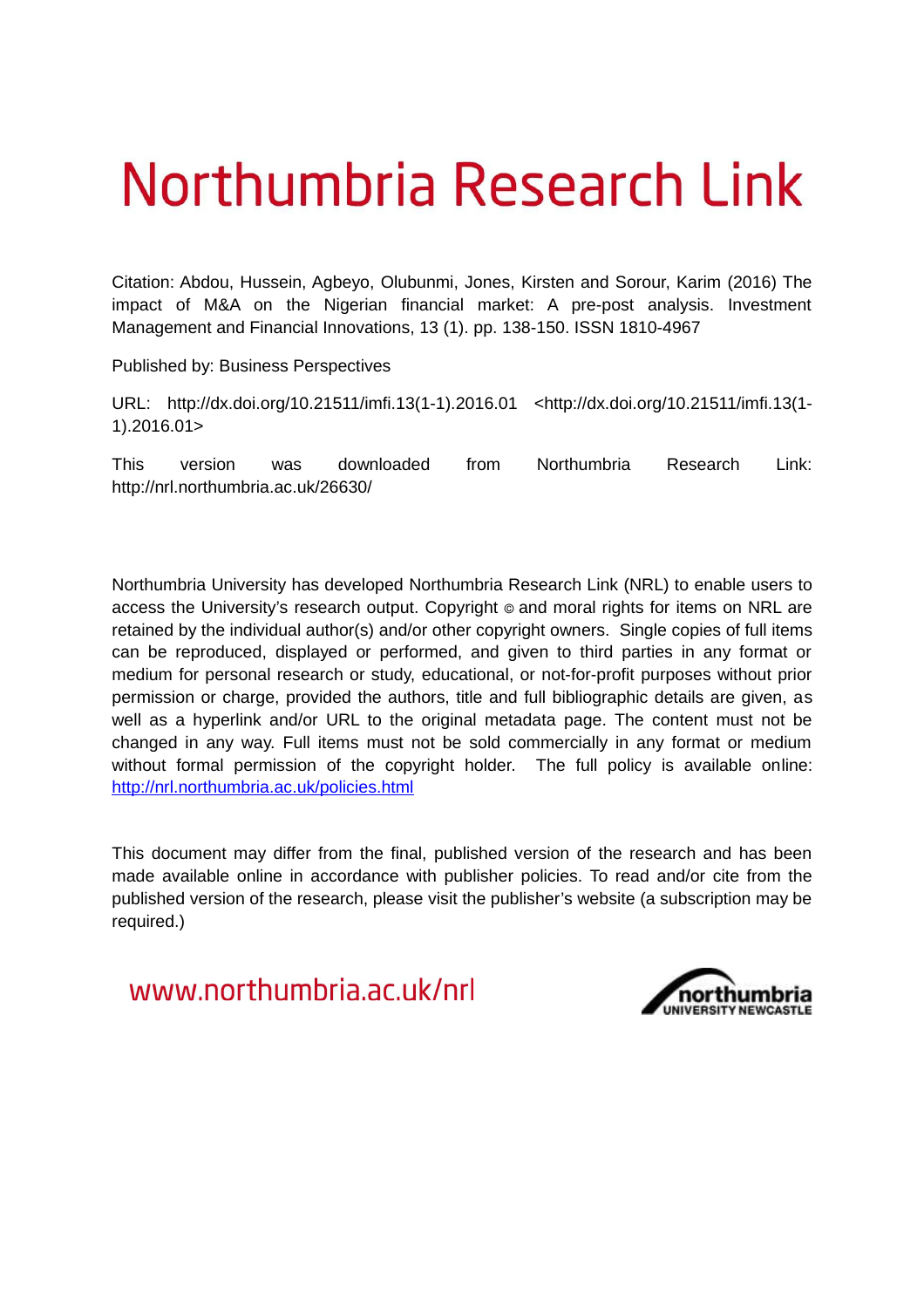

# University of Huddersfield Repository

Abdou, Hussein, Agbeyo, Olubunmi, Jones, KKirsten and Sorour, Karim

The impact of M&A on the Nigerian financial market: a pre-post analysis

# Original Citation

Abdou, Hussein, Agbeyo, Olubunmi, Jones, KKirsten and Sorour, Karim (2016) The impact of M&A on the Nigerian financial market: a pre-post analysis. Investment Management and Financial Innovations, 13 (1). pp. 138-150. ISSN 1810-4967 (In Press)

This version is available at http://eprints.hud.ac.uk/27964/

The University Repository is a digital collection of the research output of the University, available on Open Access. Copyright and Moral Rights for the items on this site are retained by the individual author and/or other copyright owners. Users may access full items free of charge; copies of full text items generally can be reproduced, displayed or performed and given to third parties in any format or medium for personal research or study, educational or not-for-profit purposes without prior permission or charge, provided:

- The authors, title and full bibliographic details is credited in any copy;
- A hyperlink and/or URL is included for the original metadata page; and
- The content is not changed in any way.

For more information, including our policy and submission procedure, please contact the Repository Team at: E.mailbox@hud.ac.uk.

http://eprints.hud.ac.uk/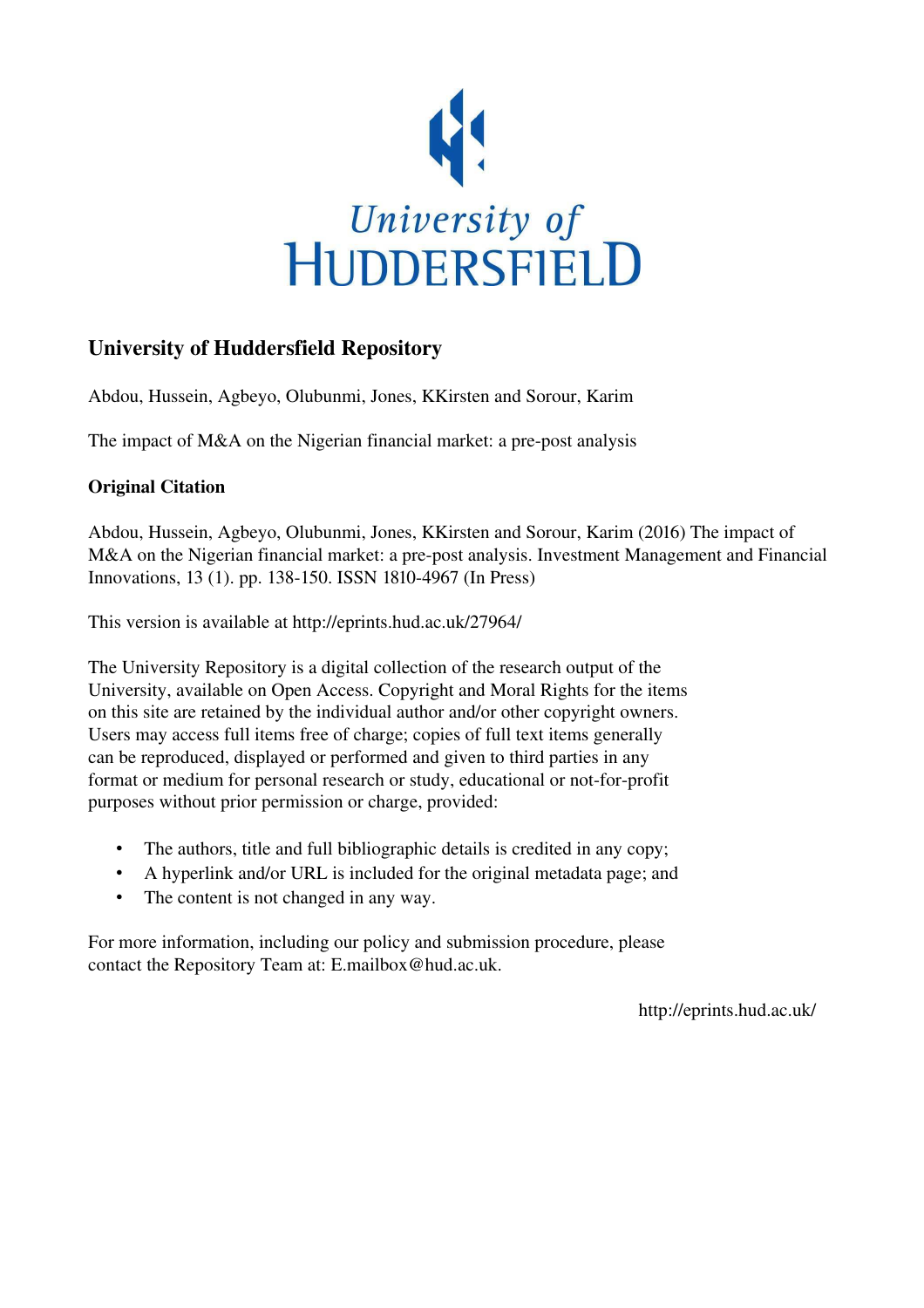# Hussein A. Abdou (UK), Olubunmi O. Agbeyo (UK), Kirsten Jones (UK), Karim Sorour (UK) The impact of M&A on the Nigerian financial market: a pre-post analysis

#### **Abstract**

This paper examines the impact of mergers and acquisitions (M&A) on the financial performance of the Nigerian market after consolidation. The authors use data from all Nigerian banks that survived the consolidation between 2001 and 2009. Logistic regression models are structured to determine the influence of M&A activities on the financial performance of the Nigerian market. Also, the authors critically evaluate the findings by shedding the light on the lessons other developing nations can learn from the Nigerian market. The results show that M&A have a positive influence on the financial performance of the Nigerian market. Still, M&A are not enough to achieve the wider objectives of banking sector reform. Towards this end, corporate governance reform must take place *vis-à-vis* consolidation exercises especially when these M&A are regulatory based rather than market based. The investigation uses a novel approach by comparing pre- and post- M&A results performance of merged banks as well as comparing these results with non-merged banks. Finally, the paper puts the results in context of the wider reform context and considers the effectiveness of the M&A as a tool for banking sector reform in developing countries. The investigation offers insights into the policy of banking consolidation which can be useful for policy makers in Nigeria and other similar economies.

**Keywords:** Nigeria, mergers and acquisitions (M&A), financial market, banking, financial performance. **JEL Classification:** G34, G21, N27.

#### Introduction

Banking sectors play a crucial role in economic development by mobilising savings into investment activities (Abdullahi, 2002; Mordi, 2004) and in the creation of wealth by facilitating capital formation, enhancing economic growth and development, reducing information costs and offering risk management services (Dogarawa, 2011). However, their ability to undertake these functions is influenced by the soundness and stability of the system within which they operate. The need for a strong, reliable and viable banking system, capable of meeting the expectations of its stakeholders cannot be overstated. Banking system reforms may be initiated by government in developing, as well as developed countries, to remedy any deficiencies undermining the banking system (Dogarawa, 2011; Ebimobowei and Sophia, 2011).

The history of the Nigerian banking system is one of regular periods of change and adjustment as the sector evolves in response to changes in the domestic and global economies. The foundation of the Nigerian banking industry in the late nineteenth century is described by Ezeoha (2007) as a system

without any legal or regulatory framework. Initial banking operations were set up to meet the needs of the expatriate community with the establishment of the African Banking Corporation based in South Africa and subsequently absorbed into the British Bank for West Africa, now First Bank of Nigeria Plc (Danjuma, 1993). Industrial and Commercial Bank was the first indigenous bank in Nigeria, established in 1929, a time when banking was effectively unregulated and entry unrestricted (Brownbridge, 2005). This bank, and a number of subsequent banks failed, as a result of a number of factors including the lack of a firm regulatory framework; inadequate levels of capitalization and poor quality management (Agbaje, 2008; Nwankwo, 1980). Despite the introduction of banking legislation, these problems continued into the  $21<sup>st</sup>$  century.

In recent decades Nigerian banking has shown significant weaknesses which have resulted in a loss of confidence in the system. Soludo (2004) suggests that the Central Bank of Nigeria (CBN) has identified the need for adequate capitalization of the banks as key to build a strong, competent and globally competitive banking sector. Between 1952 and 2005, there were 9 different recapitalisation requirements imposed by the CBN. The most recent, in 2005 increased the minimum capital base for all banks from 2 billion Nigerian Naira to 25 billion Nigerian Naira (Somoye, 2008). The CBN considers that mergers and acquisitions (M&A) enhance bank soundness and efficiency, and give greater scope for development of the economy.

The purpose of this paper is twofold, firstly, to identify whether there is any difference in the

 $\overline{a}$ 

<sup>©</sup> Hussein A. Abdou, Olubunmi O. Agbeyo, Kirsten Jones, Karim Sorour, 2016.

Hussein A. Abdou, Huddersfield Business School, University of Huddersfield, Huddersfield, West Yorkshire, UK; Management Department, Faculty of Commerce, University of Mansoura, Mansoura, Dakahlia, Egypt.

Olubunmi O. Agbeyo, Salford Business School, University of Salford, Salford, UK.

Kirsten Jones, Department of Accountancy and Finance, University of Huddersfield Business School, University of Huddersfield, UK.

Karim Sorour, Senior Lecturer in Accounting & Financial Management, Newcastle Business School, University of Northumbria, Newcastle, UK.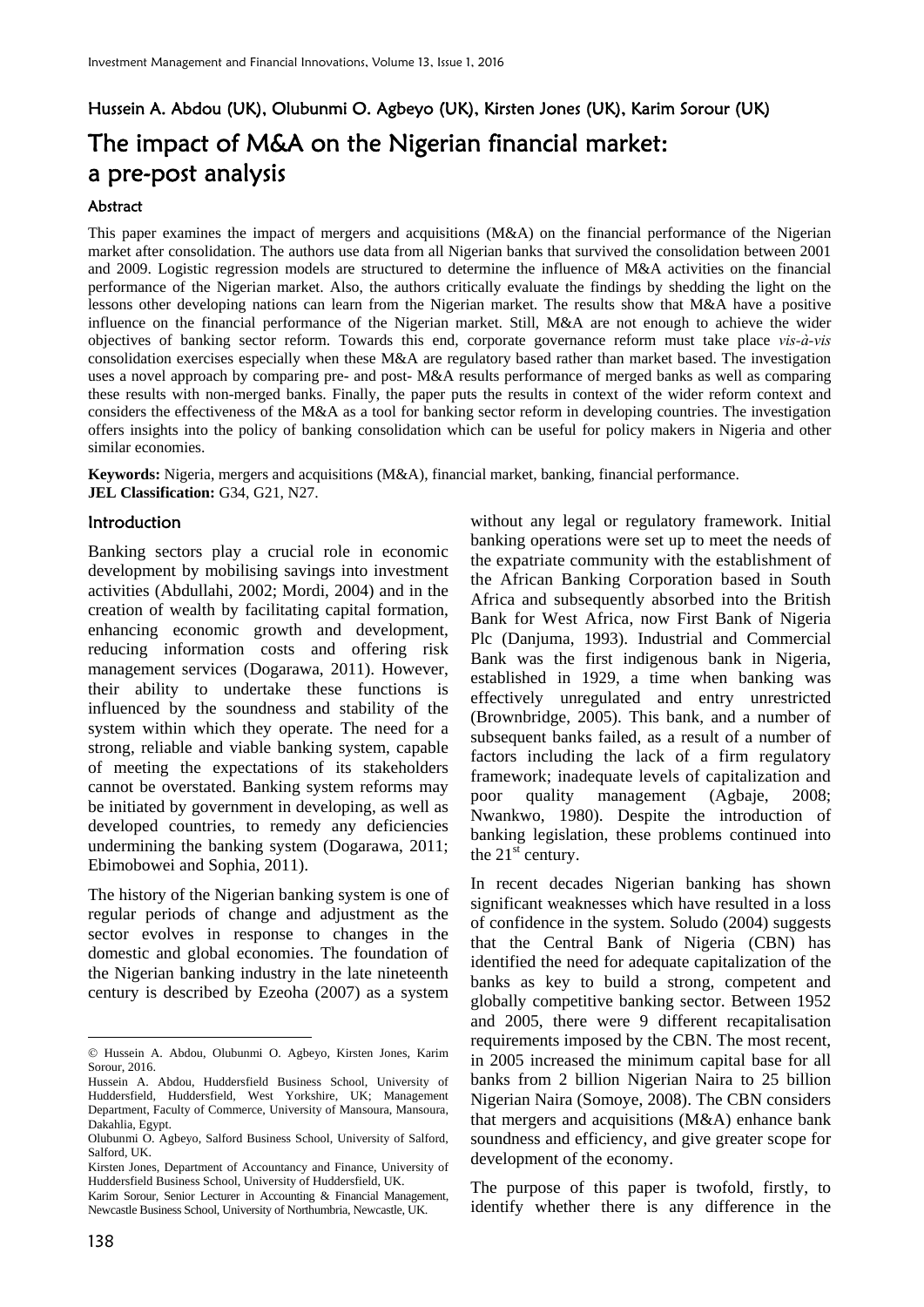financial performance of *all* Nigerian banks pre-post the consolidation in 2005 and secondly, to investigate whether the financial performance of *all*  the merged banks improved after the consolidation. Compared with previous investigation in this area, particularly in the Nigerian market, our fresh contribution is twofold: firstly our investigation covers the whole financial market in Nigeria and secondly we use logistic regression to distinguish the performance of the financial market pre-post-M&A. The rest of this paper is organized as follows: section 1 reviews the related studies; section 2 addresses data sources and methodology; section 3 reports our results; and final section comprises conclusion and recommendations.

## 1. Review of relevant literature

In the last couple of decades, a lack of confidence in and under-capitalization of the Nigerian banking system has resulted in instability of the economy and subsequently in runs on the banks. Issues such as weak corporate governance, opaqueness, gross insider abuses, insolvency, weak capital base and over-dependency on the public sector deposits are identified in the Nigerian banking sector (Soludo, 2004; Sanni, 2010). Agu et al*.* (2011, p. 23) add that the Nigerian Banking system in mid-2004 suffered from a number of challenges including "periodic distress, weak credit regulation, poor management, macroeconomic and political instability, maturity mismatches, insider abuses, fraud and conflict of interest, general insecurity and corruption". To tackle the situation and allow the banks to play their role as a catalyst for economic development, banking system reforms were introduced by the CBN on the  $6<sup>th</sup>$  of July, 2004.

According to CBN, consolidation can strengthen the role of the banks within the Nigerian economy and generate improved returns for shareholders. The rationale for the consolidation strategy is to allow the Nigerian banking system to reap the benefits seen around the world from M&A activities such as "cost-savings due to economies of scale as well as more efficient allocation of resources; enhanced efficiency in resource allocation; and risk reduction arising from improved management" (Soludo, 2004, p. 3). Indeed, this reform plan is based on a widely argued belief that M&A can bring about those benefits (Adebayo and Olalekan, 2012; Adeyemi, 2006; Somoye, 2008; DeYoung et al., 2008; Ebimobowei and Sophia, 2011).

Whilst acknowledging that there are many other factors which impact on the success of the banking sector, Joshua (2010) argues that issues, such as the maintenance of price and exchange rate stability, protection of investors, and provision of development capital could not be resolved without adequate capitalization of the sector. Banks have employed a variety of financial strategies to comply with CBN's minimum capital directives including: the injection of fresh capital through initial public offers, private placings and right issues; the capitalization of reserves; mergers and or a combination of two or more of the above strategies (Otanngaran, 2004). The impact of the reforms was a rationalization of the Nigerian banking sector, and a reduction in the number of banks from 89 to 24. The aim was to create a globally competitive banking system, by allowing the remaining banks to benefit from accelerated growth, enhanced profitability, economies of scale improved risk management and greater market power (Andrade et al., 2001; Goddard, 2007; DeYoung et al., 2009; Ebimobowei and Sophia, 2011).

The nature of the market could be a reason behind the M&A activities in the Nigerian Banking System as these were not motivated entirely by market dynamics, but were initiated and incentivized by the CBN as a tool for reform (Soludo, 2004; Alao, 2010; Ebimobowei and Sophia, 2011; Agu et al., 2011). The CBN offered technical assistance, securities and exchange commission fee waivers and finally, "allowed for transition time for operations merger and regularization of employee for merged banks beyond the consolidation deadline" (Agu et al., 2011: p. 23). This would seem to make the Nigerian bank consolidation different from the conventional market based consolidations cited above in the industrialized countries.

The literature relating to the benefits arising from M&A is complex and at times contradictory. Rhoades (1998) reports efficiency and profitability improvements in most cases studied (9 selected merger cases) with no significant issues impeding the achievement of their objectives. Similarly, Altunbas and Ibanez (2008) investigate banks in the European Union and find improved performance following mergers. Studies by Amel et al. (2004) and DeYoung et al. (2009) review the outcome of M&A activity in a number of mature industrial economies (Europe, Japan, Australia, and Canada) and indicate that there is "general consensus that consolidation in the financial sector is beneficial up to a certain size in order to reap economies of scale; this holds in particular for commercial banks" (Amel et al., p. 2513). Whilst efficiencies can be identified there is no account taken of the social costs which can have a negative effect on clients, particularly small businesses (Berger et al., 1998; Amel et al., 2004; DeYoung et al., 2009). However, Beccalli and Frantz (2009), in a study of 714 deals involving EU acquirers and targets located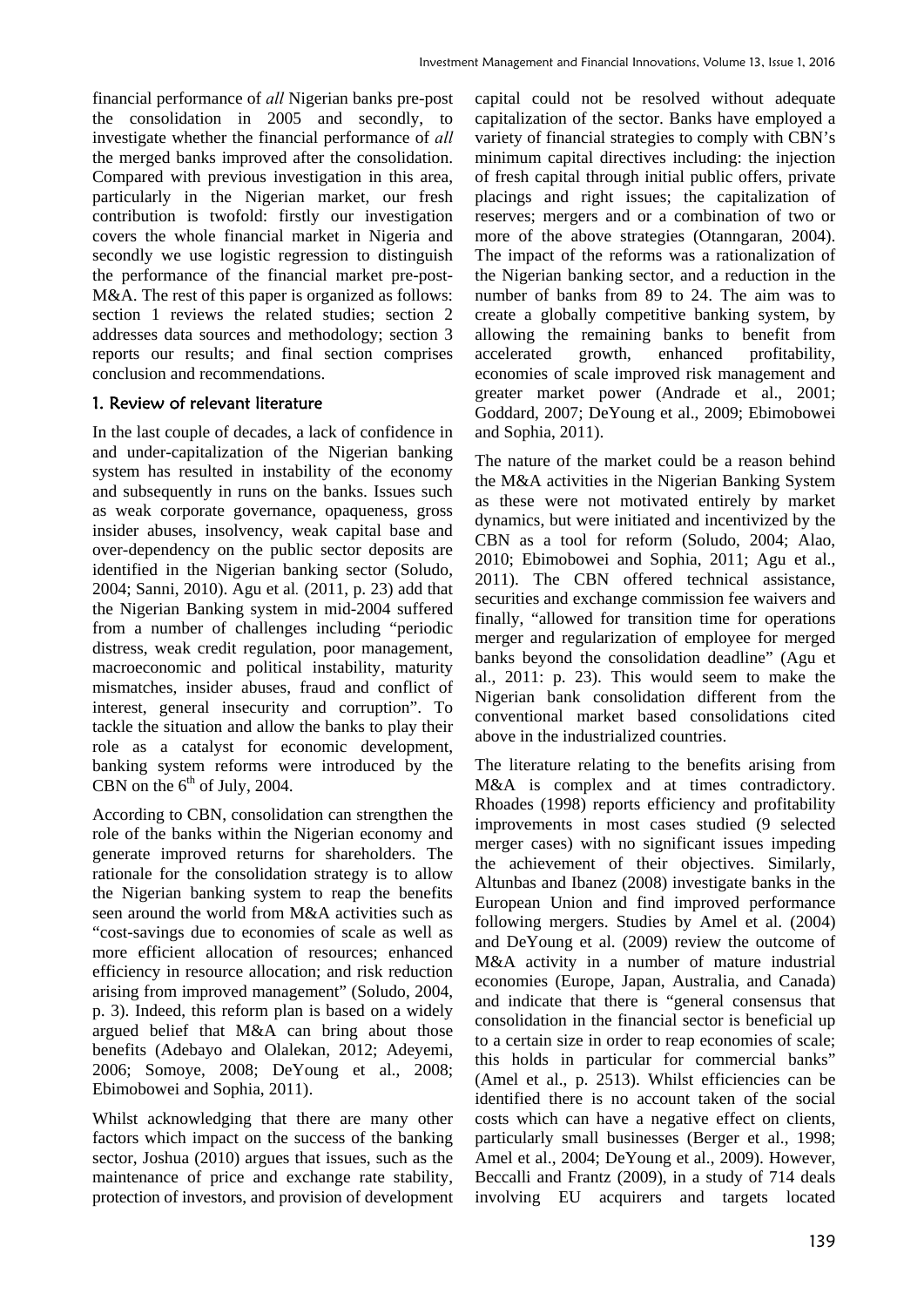throughout the world during the period 1991-2005, found that M&A activity is associated with slight deterioration in financial performance of banks postmergers if the transaction was a cross-border deal. They concluded that institutional and regulatory factors have an impact on post-merger financial performance.

Fewer researchers have examined the relationship between M&A and financial performance in this area. Adbayo and Olalekan (2012) use correlation co-efficient and *t*-test and conclude that there was a significant relationship between pre and post mergers capital base and profitability, and a significant difference between pre and post-mergers earning per share. Adegbaju and Olokoyo (2008) test the relationship between recapitalization and bank performance using mean, standard deviation, test of equality of means and t-test and found that yield on earning asset, return on equity and return on assets show significant difference before and after the previous recapitalization in 2001. Joshua (2011) in a relatively limited study of 3 banks over the period 2002-2008 finds mixed results. Whilst the study concludes that there were no statistically significant overall improvements in financial efficiency post consolidation, it does identify improved performance in gross earnings, profit after tax and net assets. Sanni (2010) also identifies variations in profitability between banks post consolidation. However, Somoye (2008) examining Nigerian banks' performance post 2004 consolidation concludes that consolidation exercise has not improved the overall performance of banks significantly. This study questions whether the system would benefit from further consolidation exercises, and believes that improvements would only follow if other aspects were also improved, in particular; a reform of corporate governance and action to strengthen balance sheets.

In conclusion, although the consolidation program of Nigerian banks was initiated to enhance efficiency, none of the previous research addresses this issue using statistical techniques such as logistic regression to distinguish the performance of Nigerian banks pre-post 2005 consolidation. To the best of our knowledge, financial performance differences pre- and post- M&A in the Nigerian market has not been addressed in this way by any other researchers.

### 2. Research methodology

Our overall research question is as follows: whether there is any significant difference between the financial performance of merged and non-merged Nigerian banks between 2001 and 2009? In other words what is the effect of the M&A on the Nigerian market financial performance? Our investigation can shed the light on whether further consolidation can help increase the soundness of the Nigerian financial market. This is the ultimate objective of CBN and it remains untested to date.

**2.1. Data collection and sample selection.** Our data are extracted from various sources including Bankscope database, Data works, Central Bank of Nigeria statistical bulletins and the banks' annual reports for 9 years from 2001 to 2009 inclusive using 2005 as the base year, as shown in Table 1. This is owing to the fact that the M&A of Nigerian banks were accomplished in October 2005. The final sample included 15 banks out of the 24 banks as 9 banks are excluded either due to their new structure i.e. new affiliations/entity (names), or in some other cases due to insufficient data. Thus the total number of year observations is 120, and covering 8 years from 2001 to 2009, excluding the year 2005, in which all the M&A process has been conducted. Descriptive statistics for different banks based on their size, namely natural log of total assets are calculated as shown in Table 1.

| Table 1. Descriptive statistics for the 15 banks based on size (ln total assets) |
|----------------------------------------------------------------------------------|
| and the final number of observations                                             |

|                   | Pre-M&A (2001-2004) |         |       | Post-M&A (2006-2009) |       | Overall (Pre + Post) (2001-2009) |
|-------------------|---------------------|---------|-------|----------------------|-------|----------------------------------|
| Bank              | Mean                | St. dev | Mean  | St. dev              | Mean  | St. dev                          |
| Access            | 2.768               | 0.623   | 6.116 | 0.795                | 4.442 | 1.908                            |
| Afribank          | 4.458               | 0.094   | 5.341 | 0.478                | 4.837 | 0.551                            |
| Diamond           | 4.207               | 0.119   | 6.041 | 0.530                | 5.429 | 1.033                            |
| <b>ETB</b>        | 3.526               | 0.259   | 4.785 | 0.122                | 3.945 | 0.682                            |
| <b>First Bank</b> | 5.762               | 0.277   | 7.044 | 0.527                | 6.403 | 0.789                            |
| <b>FCMB</b>       | 2.864               | 0.263   | 5.658 | 0.723                | 4.461 | 1.586                            |
| Intercontinental  | 4.506               | 0.595   | 6.569 | 0.664                | 5.391 | 1.241                            |
| <b>UBA</b>        | 5.303               | 0.050   | 7.097 | 0.319                | 6.071 | 0.977                            |
| Union Bank        | 5.780               | 0.246   | 6.802 | 0.319                | 6.291 | 0.607                            |
| Wema              | 3.958               | 0.283   | 4.947 | 0.225                | 4.287 | 0.565                            |
| Stanbic IBTC      | 3.086               | 0.341   | 5.448 | 0.625                | 4.098 | 1.335                            |
| Ecobank*          | 3.320               | 0.215   | 5.565 | 0.612                | 4.282 | 1.260                            |
| GT Bank*          | 4.348               | 0.460   | 6.347 | 0.497                | 5.348 | 1.157                            |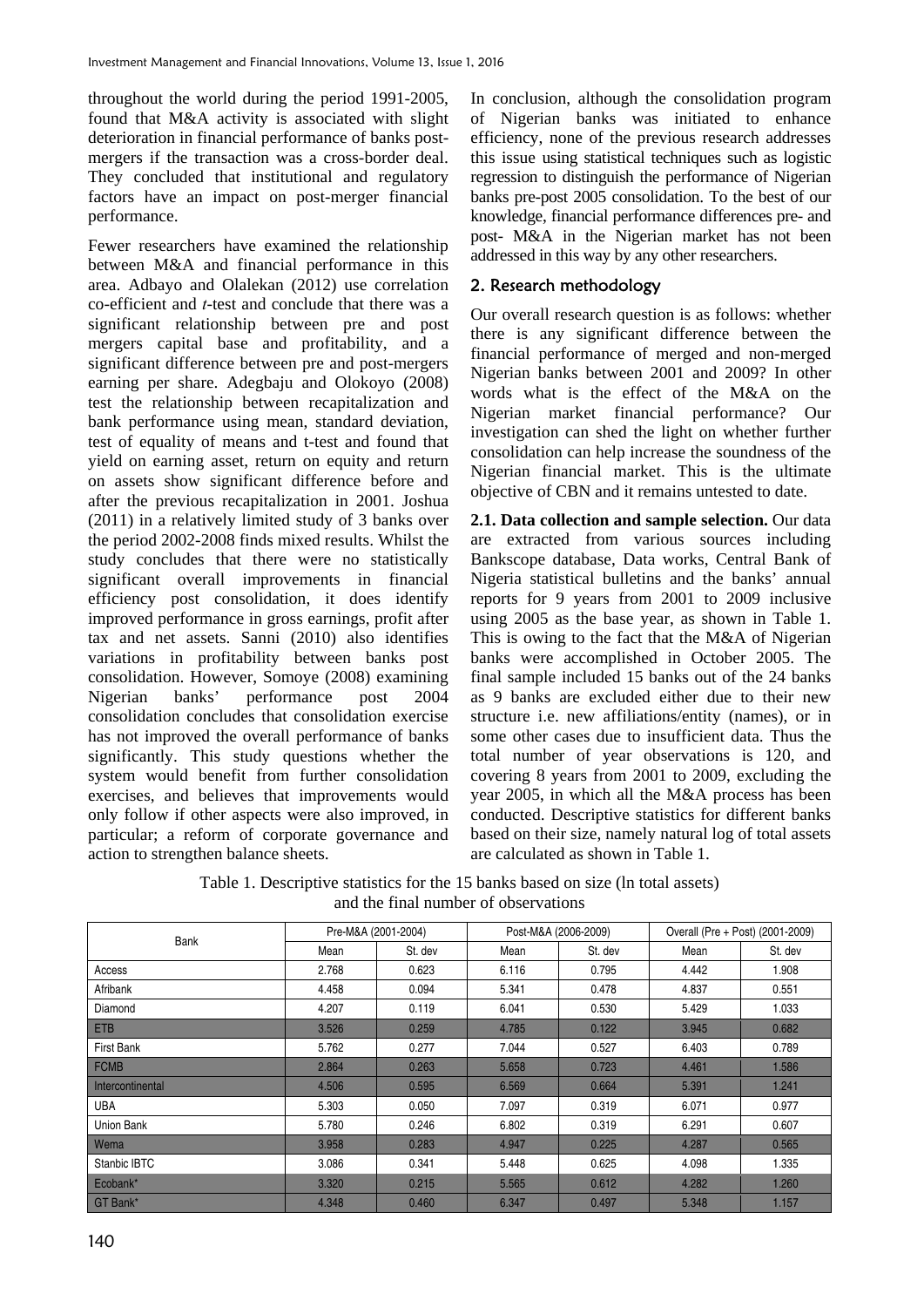| Bank    | Pre-M&A (2001-2004) |         |       | Post-M&A (2006-2009) | Overall (Pre + Post) (2001-2009) |         |  |
|---------|---------------------|---------|-------|----------------------|----------------------------------|---------|--|
|         | Mean                | St. dev | Mean  | St. dev              | Mean                             | St. dev |  |
| $NIB^*$ | 4.177               | 0.206   | 4.895 | 0.174                | 4.485                            | 0.422   |  |
| $SCB*$  | 2.921               | 0.694   | 4.813 | 0.298                | 3.732                            | 1.137   |  |
| Total   | 4.082               | 041.ا   | 5.932 | 0.886                | 4.937                            | 1.340   |  |

Table 1 (cont.). Descriptive statistics for the 15 banks based on size (ln total assets) and the final number of observations

Note: Our final sample consists of 15 banks in which 11 banks have had M&A and 4 have no M&A. The pre- and the post- average figures corresponded to a 4 years period each (2001-2004 and 2006-2009) respectively and excluding the consolidation year – 2005. Fifteen out of twenty nine financial indicators are finally used to measure the financial performance of the Nigerian market. Shaded banks are the chosen banks for Model<sub>3</sub> as explained later on. This compares 4 non-merged banks with equivalent merged banks.  $*$  Banks with no M&A; St. dev = Standard deviation.

We have provided in Table 1 descriptive statistics for pre- M&A (2001-2004), post- M&A (2006- 2009) and the overall sample (2001-2009) based on size, measured by total assets. As we expected the mean has increased in all banks after the M&A in 2005 with an overall mean of 5.93 compared with an overall mean of 4.08 pre- M&A. The highest mean pre- and post- M&A is for UBA whilst the lowest mean pre- M&A is for Access and for ETB post- M&A. The overall average mean of the overall sample is 4.94 as shown in Table 1.

We use different financial ratios to investigate whether there are any differences in the Nigerian banks' financial performance pre- and post- the 2005 consolidation. These ratios cover four different categories namely asset quality, capital adequacy, profitability and liquidity. We started the analysis with 29 financial ratios and after excluding those with missing data; and those showing high correlations between different ratios, the final sample consists of 15 financial ratios, as shown in Table 2.

**2.2. Logistic regression.** Logistic regression (LR) which is also known as logit model is a technique where independent variables are used to determine an outcome of a dependent variable on the basis of continuous or categorical independents to determine the percent of variance in the dependent variable. The outcome is measured with a dichotomous variable which tests the significance of the individual independent variable to find the best fitting model to describe the relationship between the dichotomous characteristic of interest (dependent variable) and a set of independent predictor/explanatory variables.

What distinguishes a logistic regression model from the linear regression model is that the outcome variable in logistic regression is binary or dichotomous. On theoretical grounds, it might be supposed that logistic regression is a more appropriate statistical tool than linear regression, given that two discrete classes "1" and "0" have been defined (Hand & Henley, 1997; Abdou, 2009). LR is a widely used statistical modelling technique, in which the probability of a binary outcome (zero or one) is related to a set of potential predictor variables in the form:

$$
\log[p/(1-p)] = \alpha + \delta_1 V_1 + \delta_2 V_2 + \dots + \delta_n V_n,
$$

where  $p$  is the probability of the dichotomous outcome of interest, *α* is the intercept term, and δ*<sup>i</sup>* represents the respective coefficient in the linear combination of explanatory variables,  $V_i$ , for  $i = 1$  to *n*. The dependent variable is the logarithm of the odds ratio,  $\{\log[p/(1-p)]\}$ , which is the logarithm of the ratio of two probabilities of the outcome of interest (see, for example, Abdou, 2009).

We use logistic regression to build three different models to analyze the overall financial performance of all the 15 Nigerian banks. The first model  $(Mode1<sub>1</sub>)$  is devised to evaluate the overall financial performance of all the 15 banks by comparing their performances pre- and post- the financial period of 2005 in which the reform was implemented. The second model  $(Mode1<sub>2</sub>)$  is contrived to appraise the differences between the 15 sample banks by comparing the financial performance of the 11 merged banks with the other 4 unmerged banks four years before and after the financial period of 2005. The third and the final model  $(Mode1<sub>3</sub>)$  is designed to assess the effect of M&A activities on the efficiency and performance of the sample banks by comparing the financial performance of 4 merged banks with the other 4 unmerged banks based on their similar total assets, this is to avoid any bias comparing 11 banks with 4 banks, which is proposed in Model<sub>2</sub>.

It should be emphasized that we run correlation between our explanatory variables, and results show that all variables had a correlation within an acceptable range (i.e.  $< 0.50$ ). However, there was an exception with four variables as follows: there were high correlation between ROAA and both ROAE and cost to income ratios at values of 0.0767 and -0.748, respectively; and between net loans to total assets and net loan to deposit and short-term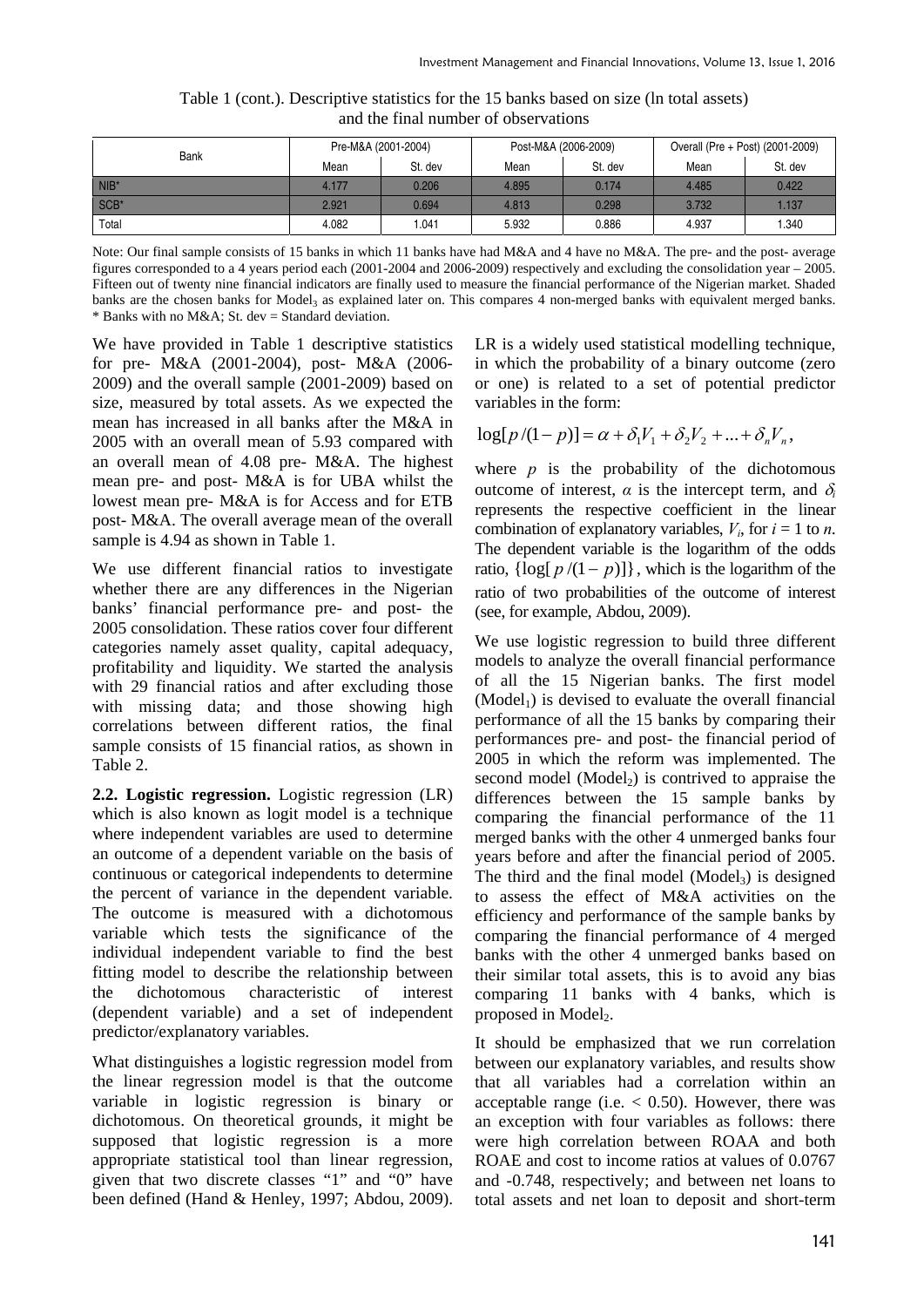funding at a value of 0.841. Due to the importance of these variables, it was decided to keep them and to run an Orthogonalisation test to avoid the high correlation. After running the test, correlation between ROAA and both ROAE and cost to income ratios become 0.072 and 0.052, respectively; and correlation between net loans to total assets and net loans to deposit and short-term funding become 0.098.

## 3. Empirical results

In this section we exhibit our detailed results. We use data collected from fifteen Nigerian banks out of which four non-merging banks are used as a benchmark. In order to critically assess whether there is improvement in the financial performance of the Nigerian banks after M&A, the data are analyzed using financial ratios and a t-test for equality of means is used to capture any significant differences. Subsequently, three logistic regression models are structured to describe the relationship between the dependent variable and the 15 explanatory financial ratios to determine the significant changes in the financial performance of the banking sector four years before and after the merger took place.

**3.1. Descriptive statistics.** *Asset quality ratios*: Asset quality is used to measure the quality of Nigerian banks' earning assets. This is measured by four financial ratios as shown in Table 2. Asset quality of the Nigerian market measured by impaired loans to equity suggests an improvement post- M&A with a mean value of 31.47 compared with a value of 55.21 pre- M&A. The pre- and the post- average figures corresponded to a 4 years period each (2001-2004 and 2006-2009) respectively. This result is also confirmed by the ttest for equality of means as there is a statistically significant difference between the pre- and post-M&A at the 10% level, as shown in Table 2. *Capital adequacy ratios*: Capital adequacy is used to determine how Nigeria banks could cope with shocks relating to their balance sheet. This category is measured by equity to total assets and equity to net loans ratios. The average means indicates that all banks experienced a great improvement in their capital level after the merger exercise as both ratios

means increased after the consolidation. This is also confirmed by the t-test results which reveal that there is a significant difference between the two periods at the 1% level with a p-value of 0.000, as shown in Table 2. Therefore, this is strongly implies that M&A have improved the financial performance of Nigeria market. *Liquidity ratios*: Liquidity ratios are used to determine how the Nigerian banks are able to meet their financial obligations to the stakeholders. Liquidity as the lifeblood of any organisation determines the survival of banks and their inability to meet the demand of their customers exposed them to liquidity risk. This category is measured by three financial ratios namely; net loans to total assets, net loans to deposit & short-term funding and liquid assets to deposit  $&$  short-term funding. Our result for two liquidity ratios indicates that M&A have improved the performance of the Nigerian market by potentially increasing the loan activities. This is evidenced by the higher average mean of net loans to deposits & short-term funding; and the lower average means of liquid assets to deposits & short-term funding. Our t-test results confirm this and show that there are statistical significant differences between the two periods for both ratios at the 10% and the 5% levels, respectively, as shown in Table 2. These three financial ratio categories show a positive impact of the M&A on the Nigerian market.

By contrast, operations (profitability) ratios suggest that M&A in the short-term has a slight adverse effect on the Nigerian market financial performance as measured by operation ratios. Operations ratios are very significant in exhibiting the ability of bank to generate profits from its assets or equities. This category is measured by 6 financial ratios, and the average mean of the four significant ratios namely net interest margin, other operating income to average assets, non-interest expenses to average assets and return on average equity, is reduced post-M&A, as shown in Table 2. This is also confirmed by the t-test results which indicate significant differences between the two periods at the 1% level. This is considered as a downside of the M&A as the Nigerian market may need more time to capture the benefits of economies of scale.

Table 2. Descriptive statistics for the 15 banks pre- and post- M&A using financial ratios

| Variables                                      |           | N          |           | Mean       |           | Std. deviation |           | Std. error | means    | t-test for equality of |
|------------------------------------------------|-----------|------------|-----------|------------|-----------|----------------|-----------|------------|----------|------------------------|
|                                                | Pre $(0)$ | Post $(1)$ | Pre $(0)$ | Post $(1)$ | Pre $(0)$ | Post $(1)$     | Pre $(0)$ | Post $(1)$ | t-value  | p-value                |
| Asset quality                                  |           |            |           |            |           |                |           |            |          |                        |
| Loan loss provision-to-net<br>interest revenue | 52        | 47         | 12.302    | 17.036     | 15.486    | 21.683         | 2.148     | 3.163      | .259     | 0.211                  |
| Loan loss reserve-to-impaired<br>loans         | 50        | 46         | 91.075    | 97.685     | 21.666    | 39.434         | 3.064     | 5.814      | 0.029    | 0.306                  |
| NCO-to-average gross loans                     | 48        | 41         | 0.800     | 0.760      | 4.358     | 2.354          | 0.629     | 0.386      | $-0.041$ | 0.967                  |
| Impaired loans-to equity                       | 51        | 46         | 55.210    | 31.470     | 41.092    | 47.899         | 5.754     | 7.062      | $-2.626$ | 0.010                  |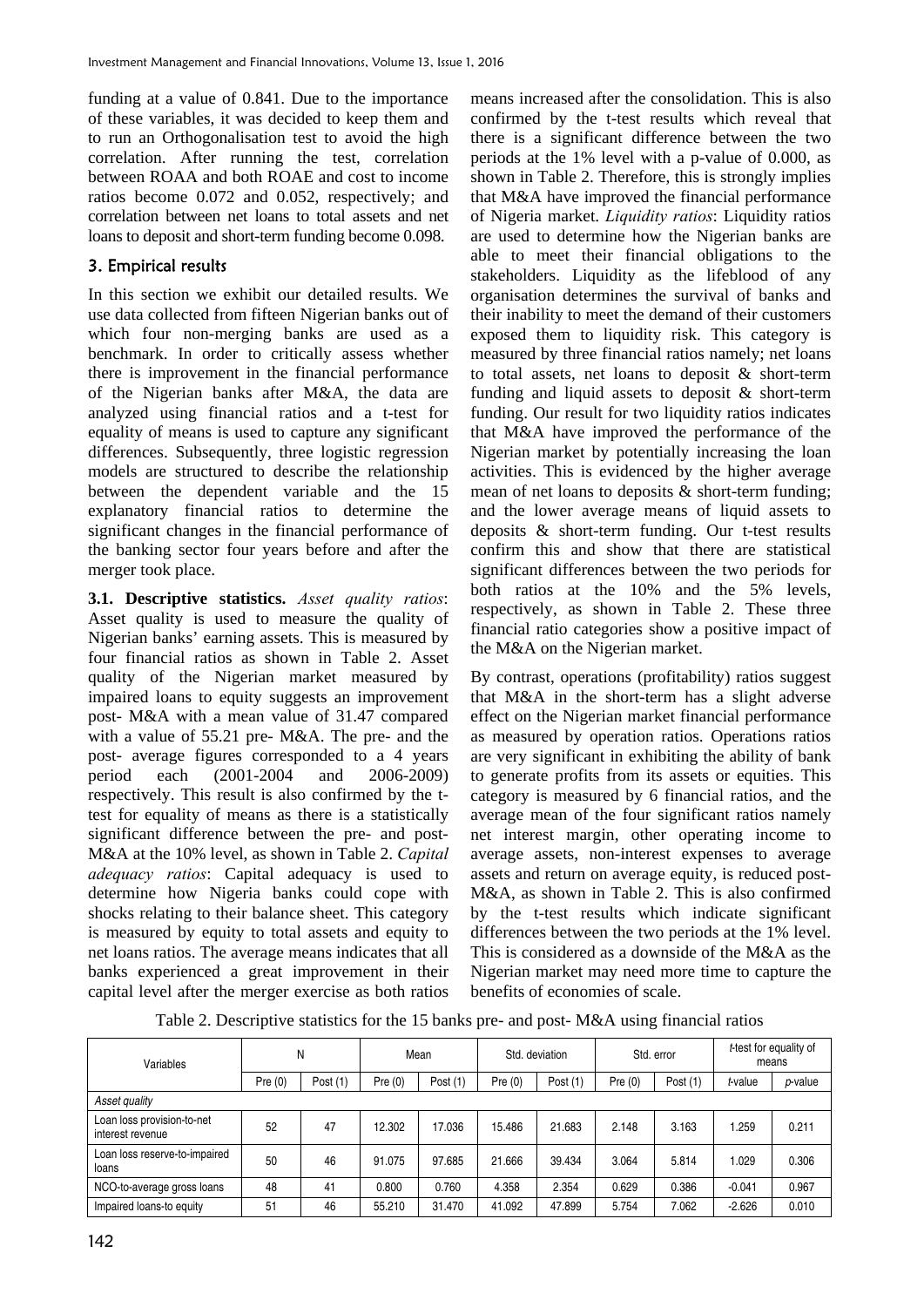| Variables                                    |        | N          |           | Mean       |           | Std. deviation |           | Std. error |          | t-test for equality of<br>means |
|----------------------------------------------|--------|------------|-----------|------------|-----------|----------------|-----------|------------|----------|---------------------------------|
|                                              | Pre(0) | Post $(1)$ | Pre $(0)$ | Post $(1)$ | Pre $(0)$ | Post $(1)$     | Pre $(0)$ | Post $(1)$ | t-value  | <i>p</i> -value                 |
| Capital                                      |        |            |           |            |           |                |           |            |          |                                 |
| Equity-to-total assets                       | 55     | 48         | 12.119    | 17.900     | 4.887     | 6.788          | 0.659     | 0.980      | 5.003    | 0.000                           |
| Equity-to-net loans                          | 55     | 48         | 41.383    | 56.155     | 16.717    | 24.365         | 2.254     | 3.517      | 3.625    | 0.000                           |
| Operations (profitability)                   |        |            |           |            |           |                |           |            |          |                                 |
| Net interest margin                          | 54     | 45         | 9.524     | 7.458      | 3.439     | 2.309          | 0.468     | 0.344      | $-3.434$ | 0.001                           |
| Other operating income-to-<br>average assets | 54     | 46         | 5.919     | 4.748      | 2.121     | 1.406          | 0.289     | 0.207      | $-3.195$ | 0.002                           |
| Non-interest expense-to-<br>average assets   | 54     | 45         | 9.227     | 7.122      | 2.813     | 2.261          | 0.383     | 0.337      | $-4.045$ | 0.000                           |
| Return on average assets                     | 55     | 48         | 3.2541    | 2.8026     | 2.0778    | 2.5162         | 0.2827    | 0.37099    | $-0.983$ | 0.328                           |
| Return on average equity                     | 54     | 46         | 27.107    | 14.496     | 12.875    | 16.627         | 1.752     | 2.452      | $-4.271$ | 0.000                           |
| Cost-to-income ratio                         | 54     | 45         | 61.159    | 56.562     | 16.570    | 13.455         | 2.255     | 2.006      | $-1.495$ | 0.138                           |
| Liquidity                                    |        |            |           |            |           |                |           |            |          |                                 |
| Net loans-to-total assets                    | 55     | 48         | 30.665    | 33.524     | 9.149     | 9.385          | 1.234     | 1.355      | 1.563    | 0.121                           |
| Net loans-to-deposit & ST<br>fundina         | 55     | 48         | 45.578    | 51.234     | 15.653    | 16.672         | 2.111     | 2.406      | 1.775    | 0.079                           |
| Liquid assets-to-deposit & ST<br>funding     | 55     | 48         | 83.688    | 74.561     | 20.993    | 19.406         | 2.831     | 2.801      | $-2.280$ | 0.025                           |

|  |  |  | Table 2 (cont.). Descriptive statistics for the 15 banks pre- and post-M&A using financial ratios |
|--|--|--|---------------------------------------------------------------------------------------------------|
|--|--|--|---------------------------------------------------------------------------------------------------|

Notes: Our final sample consists of 15 banks in which 11 banks have had M&A and 4 have no M&A. The pre- and the post-average figures corresponded to a 4 years period each (2001-2004 and 2006-2009) respectively and excluding the consolidation year - 2005. Fifteen out of twenty nine financial indicators are finally used to measure the financial performance of the Nigerian market. NCO = Net charge off;  $ST = short$  term.

**3.2. Logistic regression models.** *Results for the first model* (LR<sub>1</sub>): This model is designed to analyze the overall financial performance of the Nigerian market i.e. all banks four years before the financial period of 2005 in which the reform took place and comparing it with the performance four years after the M&A exercise to ascertain the influence of the M&A activities on the efficiency and performance of the whole market. The results of our logistic regression  $LR_1$  model indicate that the model is statistically significant at the 99% confidence level with a *P*-value of 0.000, with  $R^2$  value of 94.09% ( $R^2$ Adj. = 66.71%). The model has a significantly low mean square error of 0.21% and a 15.17% mean absolute error, as shown in Table 3. This result implies that there are considerable differences between the two periods. This also implies that there are some improvements in the financial performance of the Nigerian banking industry after the reformation exercise.

The *P*-values for the likelihood ratio test also show significant differences in the capital ratios namely equity to total assets and equity to net loans at the 99% and 90% levels of confidence, respectively. This result strongly supports our previous findings that the banks have increased their equity and therefore they experienced a great improvement in their capital level after the consolidation. Asset quality ratios, namely loan loss provision to net interest revenue, and impaired loans to equity are both statistically significant at the 99% and the 90% levels of confidence, respectively. This result implies that the cost of running the banks has been reduced after M&A activities and thereby increases bank efficiency and profitability and the banks' assets have to some extent been used efficiently to generate income due to the effect of M&A. Operations ratios namely non-interest expense to average asset and return on average equity are also significant at the 90% and 99% levels of confidence respectively. This result signifies that the M&A exercise has an influence on the financial performance of the Nigerian market's profitability. Finally, liquid assets to deposits and short term funding ratio is the only significant liquidity ratio at the 99% level of confidence, as shown in Table 3. This result indicates that M&A contributed to the improvement of banks liquidity in the Nigerian financial market measured by the banking industry.

As shown in Table 3, the most important explanatory variable as measured by  $Chi<sup>2</sup>$  value is 'loan loss provision to net interest revenue' ratio with a value of 110.92. This followed by three ratios namely return on average equity, liquid assets to deposit and short tern funding and equity to total assets with Chi<sup>2</sup> values of 38.758, 24.421 and 21.482, respectively.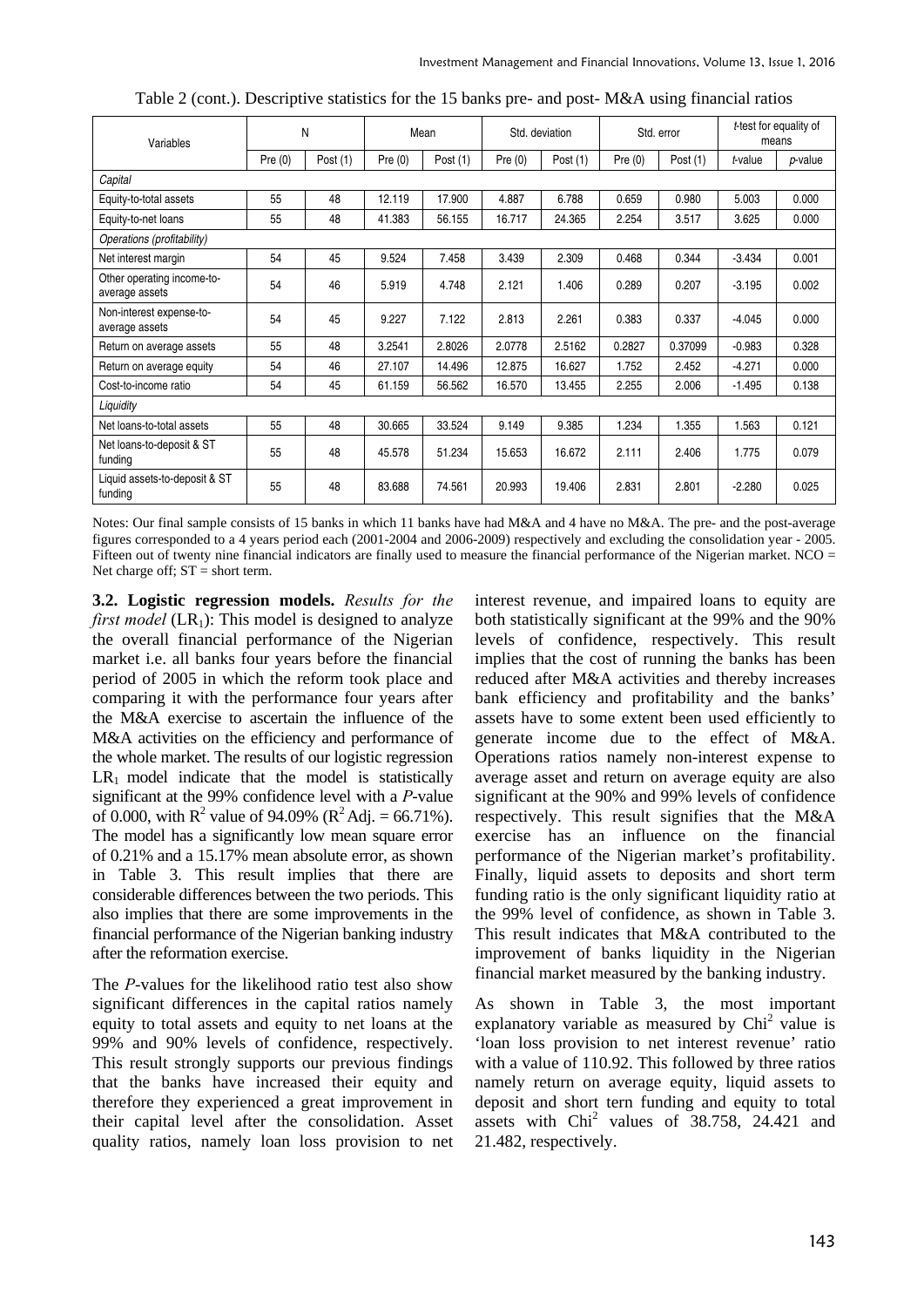|                                             |           | LR <sub>1</sub>  |         | Stepwise LR <sub>1</sub> |                  |            |
|---------------------------------------------|-----------|------------------|---------|--------------------------|------------------|------------|
| Parameters                                  | Estimate  | Chi <sup>2</sup> | P-value | Estimate                 | Chi <sup>2</sup> | $p$ -value |
| Cost-to-income ratio                        | 0.1983    | 0.6528           | 0.4191  |                          |                  |            |
| Equity-to-net loans                         | 0.3125    | 3.4930           | 0.0616  | 0.1145                   | 14.299           | 0.0002     |
| Equity-to-total assets                      | $-0.6714$ | 21.482           | 0.0000  |                          |                  |            |
| Impaired loans-to-equity                    | $-0.0760$ | 3.0664           | 0.0799  | $-0.0354$                | 4.3283           | 0.0375     |
| Liquid assets-to-deposits & ST funding      | $-0.2648$ | 24.421           | 0.0000  | $-0.1811$                | 19.449           | 0.0000     |
| Loan loss provision-to-net interest revenue | 0.3709    | 110.92           | 0.0000  | 0.1305                   | 9.8392           | 0.0017     |
| Loan loss reserve-to-impaired loans         | $-0.0115$ | 0.2717           | 0.6022  |                          |                  |            |
| NCO-to-average gross loans                  | $-0.0404$ | 0.0333           | 0.8551  |                          |                  |            |
| Net interest margin                         | 0.4416    | 0.5640           | 0.4526  |                          |                  |            |
| Net loans-to-total assets                   | 0.0787    | 0.0905           | 0.7636  |                          |                  |            |
| Non-interest expense-to-average asset       | $-2.3323$ | 3.1635           | 0.0753  | $-1.3544$                | 24.574           | 0.0000     |
| Other operating income -to-average assets   | $-0.7804$ | 0.1924           | 0.6610  | $-1.3036$                | 15.952           | 0.0001     |
| Net loans-to-deposits & ST funding          | $-0.0364$ | 0.0121           | 0.9126  |                          |                  |            |
| Return on average assets                    | 2.4872    | 1.2290           | 0.2676  |                          |                  |            |
| Return on average equity                    | $-0.2435$ | 38.758           | 0.0000  | $-0.2667$                | 12.379           | 0.0004     |
| Model                                       |           |                  | 0.0000  |                          |                  | 0.0000     |
| $R^2$                                       |           | 94.09%           |         |                          | 76.64%           |            |
| R <sup>2</sup> Adj.                         |           | 66.71%           |         |                          | 64.45%           |            |
| <b>MSE</b>                                  |           | 0.0021           |         |                          | 0.0108           |            |
| <b>MAE</b>                                  |           | 0.1517           |         |                          | 0.3736           |            |

Table 3. Logistic regression analysis result for  $Model_1$ 

Note: Our final sample consists of 15 banks in which 11 banks have had M&A and 4 have no M&A. Fifteen out of twenty nine financial indicators are finally used to measure the financial performance of the Nigerian market.  $LR_1 =$  Logistic regression model<sub>1</sub>;  $NCO = Net charge off; ST = Short term. MSE = Mean square error; MAE = Mean absolute error. In building LR<sub>1</sub> Model a constant$ is included in building the model with an estimate value of 24.419 (a value of 31.441 for the stepwise model); and using a cut-off score of 0.50. Interestingly the model shows 100% correct classification accuracy for pre- M&A, post- M&A and the overall model (for the stepwise model, classification results are 93.18%, 94.12% and 93.68% for post- M&A, pre- M&A and the overall model, respectively).

Our LR<sub>1</sub> Stepwise model results show similar findings as per the  $LR_1$  model. The overall model is statistically significant at the 99% confidence level with  $R^2$  value of 76.64% ( $R^2$ Adj. = 64.45%) and 1.08% and 37.36% mean square error and mean absolute error, respectively. In terms of significant explanatory variables, the model has a slight change as other operating income to average assets ratio become significant at the 99% level of confidence; and equity to total assets is no longer significant. All other variables are statistically significant at the 99% level of confidence a part form impaired loans to equity ratio which is significant at the 95% level

of confidence, as shown in Table 3. Our graphical analysis shows the prediction capability for our dependent variable (pre-post M&A) describes the relationship between different cut-off points and the per cent correctly classified. As shown in Figure 1, the middle blue line refers to the overall correctly classified. The highest orange line at the lower cutoff rates is the post- M&A correctly classified set, while the lowest red line at the lower cut-off rates refers to the Pre- M&A classified set, in both  $LR_1$ (on the left-hand side) and  $LR_1$  Stepwise (on the right-hand side), and *vice-a-versa* at the higher cutoff rates.



**Fig. 1. Prediction capability plot using LR1 (on the left-hand side) and LR1 Stepwise (on the right-hand side) for Pre-Post M&A** 

*Result for the second model* (LR<sub>2</sub>): The second model is contrived to evaluate the financial

performance differences between the 11 merged banks and the other 4 unmerged banks four years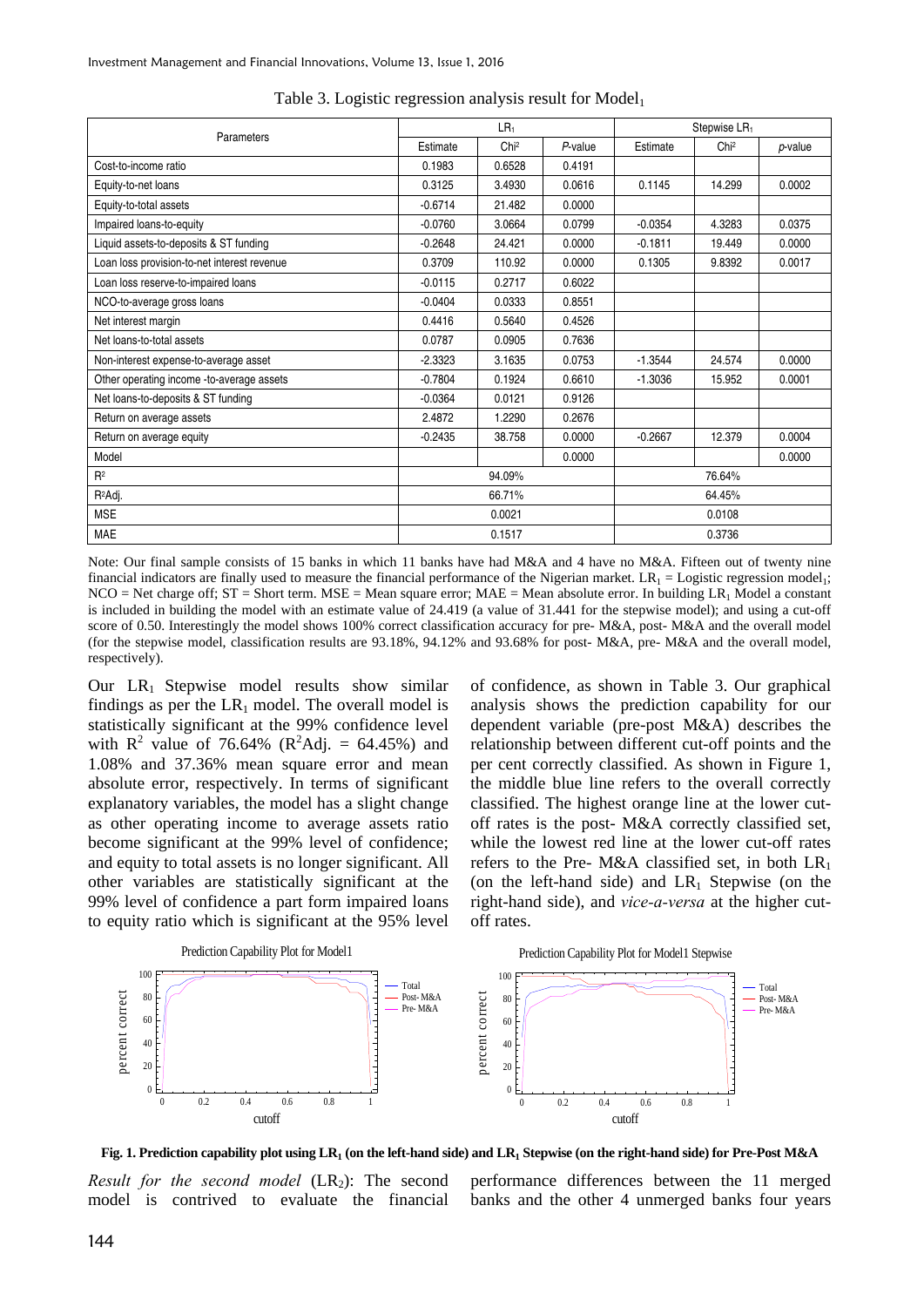before and after the financial period of 2005 in which the M&A activities took place. Second logistic regression  $(LR_2)$  model results reveal that a *p*-value of 0.000 for the analysis of deviance is found and the model is statistically significant at the 99% level of confidence. The model  $R^2$  is 35.56%  $(R^2 \text{Adj.} = 2.64\%)$  with mean square error of 2.65% and mean absolute error of 35.65%. This to some extent indicates that there are differences between the financial performance of the 11 merged banks and the other 4 unmerged banks after the introduction of consolidation exercise, as shown in Table 4. The *p*-values for the likelihood ratio test show that none of the capital and the liquidity ratios is statistically significant. This implies that M&A

did not have a positive influence on the performance of the merged banks due to intense completion after the exercise. By contrast, five operations ratios are statistically significant at different levels of confidence, and one asset quality ratio namely loan loss reserves to impaired loans is statistically significant at the 95% level of confidence, as shown in Table 4. As per the importance of the explanatory variables, Table 4 shows that return on average assets is the most important variable with a  $Chi<sup>2</sup>$ value of 10.473. This followed by four ratios namely return on average equity, loan loss reserves to impaired loans, net interest margin and other operating income to average assets with Chi<sup>2</sup> values of 4.9509, 4.9346, 4.5359 and 4.1053, respectively.

Table 4. Logistic regression analysis result for  $Model<sub>2</sub>$ 

|                                             |           | LR <sub>2</sub>  |         | Stepwise LR <sub>2</sub> |                  |         |
|---------------------------------------------|-----------|------------------|---------|--------------------------|------------------|---------|
| Parameters                                  | Estimate  | Chi <sup>2</sup> | p-value | Estimate                 | Chi <sup>2</sup> | p-value |
| Cost-to-income ratio                        | 0.0665    | 0.6181           | 0.4317  |                          |                  |         |
| Equity-to-net loans                         | 0.0900    | 0.8037           | 0.3700  | 0.0577                   | 5.2032           | 0.0225  |
| Equity-to-total assets                      | 0.1585    | 0.2073           | 0.6489  |                          |                  |         |
| Impaired loans-to-equity                    | 0.0095    | 0.5352           | 0.4644  |                          |                  |         |
| Liquid assets-to-deposits & ST funding      | $-0.0453$ | 1.3032           | 0.2536  | $-0.0436$                | 4.9473           | 0.0261  |
| Loan loss provision-to-net interest revenue | $-0.0032$ | 0.0031           | 0.9553  |                          |                  |         |
| Loan loss reserve-to-impaired loans         | $-0.0300$ | 4.9346           | 0.0263  | $-0.0193$                | 5.1290           | 0.0235  |
| NCO-to-average gross loans                  | 0.2762    | 2.3362           | 0.1264  |                          |                  |         |
| Net Interest margin                         | 0.7035    | 4.5359           | 0.0332  |                          |                  |         |
| Net Loans-to-total assets                   | 0.0882    | 0.3059           | 0.5802  |                          |                  |         |
| Non-interest expense-to-average asset       | $-1.1704$ | 3.2772           | 0.0702  |                          |                  |         |
| Other operating income -to-average assets   | 1.0493    | 4.1053           | 0.0427  |                          |                  |         |
| Net loans-to-deposits & ST funding          | 0.0099    | 0.0163           | 0.8983  |                          |                  |         |
| Return on average assets                    | $-3.0762$ | 10.473           | 0.0012  | $-0.9417$                | 9.7666           | 0.0018  |
| Return on average equity                    | $-0.1209$ | 4.9509           | 0.0261  | $-0.0388$                | 3.4061           | 0.0650  |
| Model                                       |           |                  | 0.0028  |                          |                  | 0.0001  |
| R <sup>2</sup>                              |           | 35.56%           |         |                          | 24.76%           |         |
| R <sup>2</sup> Adj.                         |           | 2.64%            |         |                          | 13.29%           |         |
| <b>MSE</b>                                  | 0.0265    |                  |         |                          | 0.0240           |         |
| <b>MAE</b>                                  |           | 0.3565           |         |                          | 0.3387           |         |

Note: Our final sample consists of 15 banks in which 11 banks have had M&A and 4 have no M&A. Fifteen out of twenty nine financial indicators are finally used to measure the financial performance of the Nigerian market.  $LR_2 =$  Logistic regression model<sub>2</sub>;  $NCO = Net charge off; ST = Short term. MSE = Mean square error; MAE = Mean absolute error. In building LR<sub>2</sub> Model a constant$ is included in building the model with an estimate value of -5.2564 (a value of 4.8038 for the stepwise model); and using a cut-off score of 0.50. Classification results for pre- M&A, post- M&A and the overall model are 50.00%, 93.65% and 82.35%, respectively (for the stepwise model, classification results are 95.77%, 34.78% and 80.85% for post- M&A, pre- M&A and the overall model, respectively).

The  $LR_2$  stepwise model results show slightly different results. The overall model is statistically significant at the 99% confidence level with  $R^2$  value of 24.76% ( $\mathbb{R}^2$ Adj. = 13.29%) and 2.40% and 33.87% mean square error and mean absolute error, respectively. In terms of significant explanatory variables, the model shows that all the 5 significant variables are statistically significant at 95% level of confidence at least. For the capital category only one ratio namely equity to net loans is statistically significant at the 95% level of confidence confirming

the  $LR_1$  model results. This indicates that the increase in the capital base of the Nigerian market signifies some improvement in the market financial performance. In line with  $LR_1$  model findings, one asset quality ratio namely loan loss reserve to impaired loans is statistically significant at the 95% level of confidence. In addition, both return on average assets and return on average equity are statistically significant at the 99% and 95% levels of confidence, respectively. Finally, one liquidity financial ratio namely liquid assets to deposit and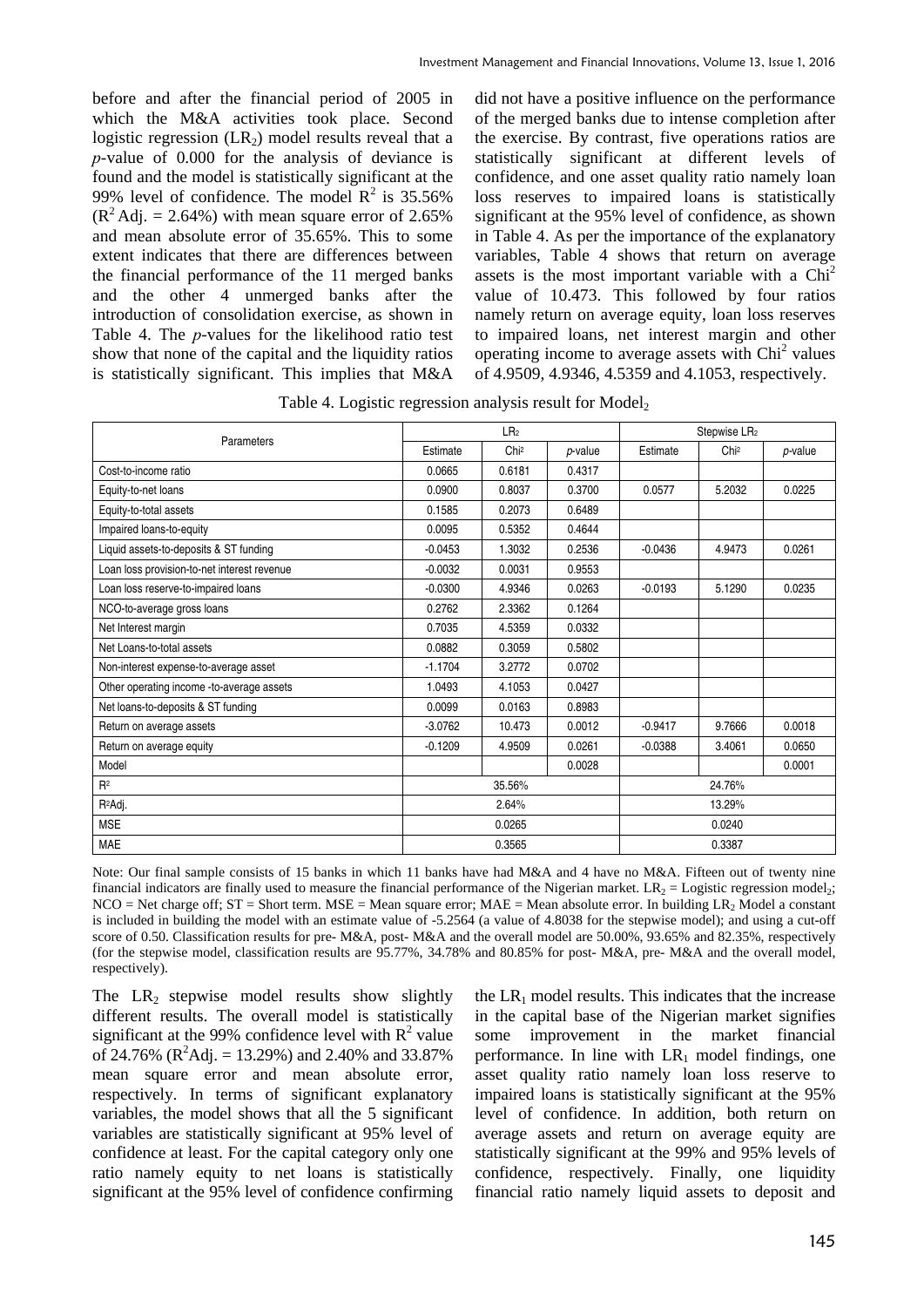short term funding is statistically significant at the 95% level of confidence, as shown in Table 4. A number of variables become insignificant while both

equity to net loans and liquid assets to deposit and short term funding become significant at the 95% level of confidence; as shown in Table 3.



**Fig. 2. Prediction capability plot using LR2 (on the left-hand side) and LR2 stepwise (on the right-hand side) for pre-post M&A** 

The prediction capability for our dependent variable (pre-post M&A) describes the relationship between different cut-off points and the per cent correctly classified, as shown in our graphical analysis in Figure 2. The middle blue line refers to the overall correctly classified. The highest orange line at the lower cut-off rates is the post- M&A correctly classified set, while the lowest red line at the lower cut-off rates refers to the pre- M&A classified set, in both  $LR_2$  (on the left-hand side) and  $LR_2$  stepwise (on the right-hand side), and *vice-a-versa* at the higher cut-off rates. Clearly the distribution of the three lines is different compared to the previous model i.e.  $LR_1$ , and leans to the right hand side or higher cut-off scores which confirms our numerical results. Generally speaking, it may be argued that our results based on this model are not strong enough as per the significantly low  $R^2$  Adj. and therefore logistic regression  $(LR_3)$  model is suggested here. This may be due to the un-balanced sample used in building the  $LR_2$  model i.e. 11 merged banks versus 4 non-merged banks.

*Result for the third model*  $(LR_3)$ : This model is designed to access the effect of M&A activities on the financial performance of the Nigerian market by comparing the 4 merged banks with the other 4 unmerged banks *based on their similarity in total assets*  (*i.e. ln total asset* – see shaded banks in Table 1), this is to steer clear of any bias comparing 11 banks with 4 banks, which is proposed in  $LR_2$  model. These 8 banks are examined in order to test whether there are differences in their performance four years before and after year 2005 of the reform exercise.

Third logistic regression  $(LR_3)$  model results show that the model is statistically significant at the 99% level of confidence with a *P*-value of 0.000. The model has  $R^2$  value of 94.12% ( $R^2$  Adj. = 44.94). The model has a significantly low mean square error of 0.16% and 11.89% mean absolute error, as shown in Table 3. This shows that M&A have a great influence on the Nigerian market when comparing two sets of banks which are equivalent in size, as shown in Table 5.

Table 5. Logistic regression analysis result for Model<sub>3</sub>

|                                             |           | LR <sub>3</sub>  |         | Stepwise LR <sub>3</sub> |                  |                 |  |
|---------------------------------------------|-----------|------------------|---------|--------------------------|------------------|-----------------|--|
| <b>Parameters</b>                           | Estimate  | Chi <sup>2</sup> | p-value | Estimate                 | Chi <sup>2</sup> | <i>p</i> -value |  |
| Cost-to-income ratio                        | 0.7285    | 27.304           | 0.0000  | 0.1733                   | 7.2734           | 0.0070          |  |
| Equity-to-net loans                         | 0.8511    | 22.104           | 0.0000  | 0.8152                   | 30.524           | 0.0000          |  |
| Equity-to-total assets                      | $-0.0819$ | 0.0008           | 0.9773  |                          |                  |                 |  |
| Impaired loans-to-equity                    | $-0.0614$ | 2.0703           | 0.1502  |                          |                  |                 |  |
| Liquid assets-to-deposits & ST funding      | 0.3090    | 27.070           | 0.0000  |                          |                  |                 |  |
| Loan loss provision-to-net interest revenue | 0.4806    | 27.068           | 0.0000  | 0.0908                   | 5.6748           | 0.0172          |  |
| Loan loss reserve-to-impaired loans         | 0.0704    | 27.069           | 0.0000  |                          |                  |                 |  |
| NCO-to-average gross loans                  | 1.3165    | 8.8405           | 0.0029  | 1.3614                   | 13.192           | 0.0003          |  |
| Net Interest margin                         | 4.4065    | 27.285           | 0.0000  | 1.4196                   | 15.912           | 0.0001          |  |
| Net Loans-to-total assets                   | 2.6745    | 26.127           | 0.0000  | 2.1301                   | 30.098           | 0.0000          |  |
| Non-interest expense-to-average asset       | $-3.8851$ | 27.067           | 0.0000  |                          |                  |                 |  |
| Other operating income -to-average assets   | 7.7046    | 27.396           | 0.0000  | 4.3949                   | 10.015           | 0.0016          |  |
| Net loans-to-deposits & ST funding          | $-3.0786$ | 19.420           | 0.0000  | $-2.3398$                | 22.581           | 0.0000          |  |
| Return on average assets                    | $-9.7199$ | 9.4912           | 0.0021  | $-7.6678$                | 11.167           | 0.0008          |  |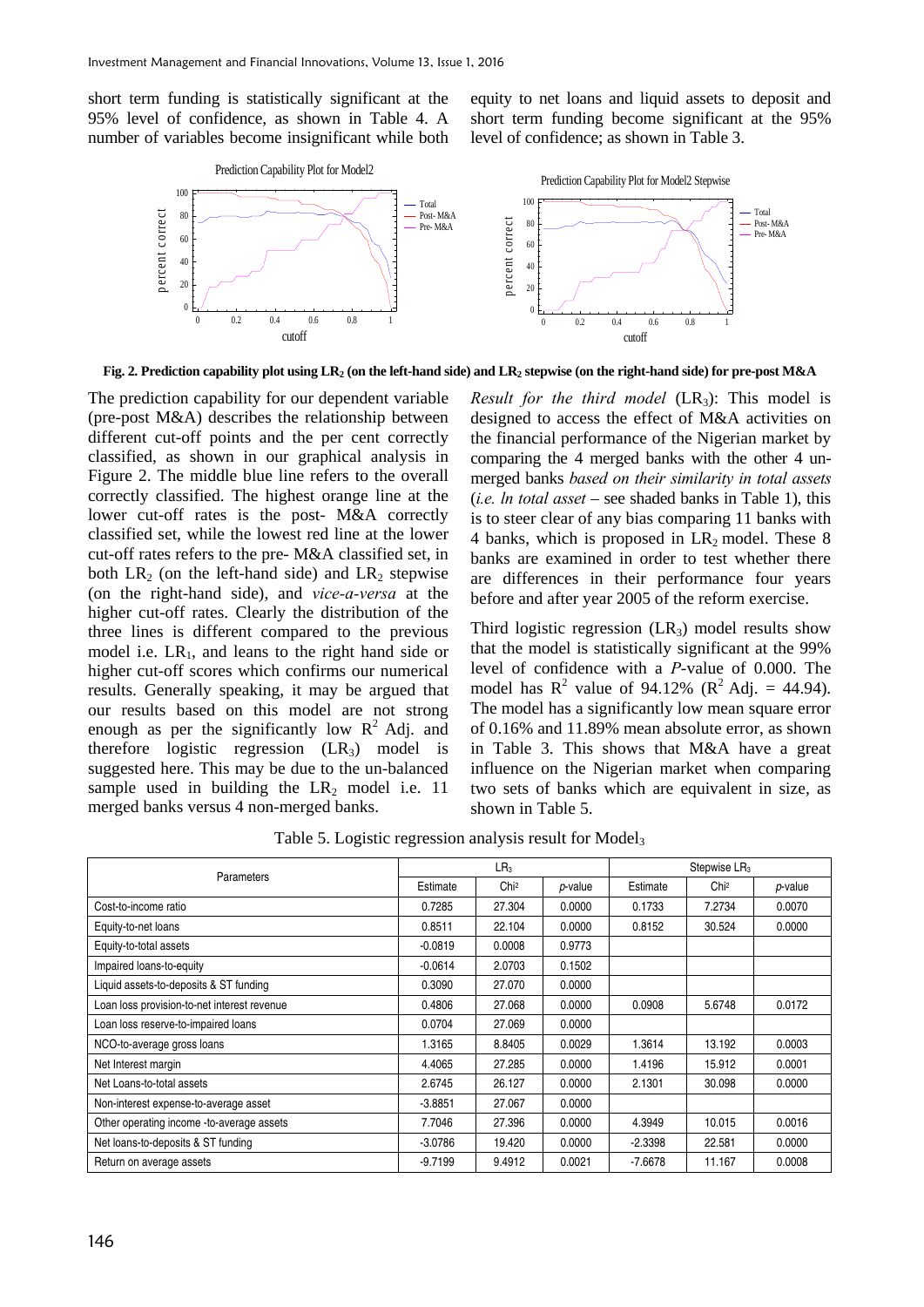| <b>Parameters</b>        |           | LR <sub>3</sub>  |                 |          | Stepwise LR <sub>3</sub> |                 |  |
|--------------------------|-----------|------------------|-----------------|----------|--------------------------|-----------------|--|
|                          | Estimate  | Chi <sup>2</sup> | <i>p</i> -value | Estimate | Chi <sup>2</sup>         | <i>p</i> -value |  |
| Return on average equity | $-0.2266$ | 0.1657           | 0.6840          |          |                          |                 |  |
| Model                    |           |                  | 0.0000          |          |                          | 0.0000          |  |
| R <sup>2</sup>           |           | 94.12%           |                 | 87.99%   |                          |                 |  |
| R <sup>2</sup> Adj.      |           | 44.94%           |                 | 55.92%   |                          |                 |  |
| <b>MSE</b>               | 0.0016    |                  |                 | 0.0062   |                          |                 |  |
| <b>MAE</b>               |           | 0.1189           |                 |          | 0.2133                   |                 |  |

Table 5 (cont.). Logistic regression analysis result for Model<sub>3</sub>

Note: Our final sample consists of 15 banks in which 11 banks have had M&A and 4 have no M&A. Fifteen out of twenty nine financial indicators are finally used to measure the financial performance of the Nigerian market.  $LR_3 =$  Logistic regression model<sub>3</sub>;  $NCO = Net charge off; ST = Short term. MSE = Mean square error; MAE = Mean absolute error. In building LR<sub>3</sub> Model a constant$ is included in building the model with an estimate value of -261.141 (a value of -166.878 for the stepwise model); and using a cutoff score of 0.50. Interestingly the model shows 100% correct classification accuracy for pre- M&A, post- M&A and the overall model (for the stepwise model, classification results are 95.45%, 100% and 97.78% for post- M&A, pre- M&A and the overall model, respectively).

This is also applicable to the *p*-value of the likelihood ratio tests which reveals very strong significant differences of 12 out of 15 financial explanatory variables at the 99% level of confidence used in building this model. Capital ratio category shows that equity to net loans is statistically significant at the 99% level of confidence. This result is in line with our t-test findings which indicate that these banks experienced a great improvement in their capital level after the merger exercise as per the positive association for the estimate value (i.e. 0.8511) which imply that equity has increased after the consolidation. All asset quality ratios, except impaired loans to equity, are statistically significant at the 99% level of confidence. Similarly, all operations ratios, except return on average equity, are statistically significant at the 99% level of confidence. These results are in line with our t-test results previously explained. Finally, all liquidity ratios are statistically significant at the 99% level of confidence which proves that the market has potentially increasing the loan activities. Our results imply that the Nigerian market asset quality, capital and liquidity

have been enhanced by M&A activities even though the banks' profitability has not been efficiently improved as the Nigerian market may need more time to capture the benefits of economies of scale. As shown in Table 5, the most important explanatory variable as measured by  $Chi<sup>2</sup>$  value is 'cost to income ratios' ratio with a value of 27.304. This is followed by six ratios all with a very similar  $Chi<sup>2</sup>$  value, as shown in Table 5.

Our LR<sub>3</sub> Stepwise model results show similar findings as per the  $LR_3$  model. The overall model is statistically significant at the 99% confidence level with  $R^2$  value of 87.99% ( $R^2$ Adj. = 55.92%) and 0.62% and 21.33% mean square error and mean absolute error, respectively. In terms of significant explanatory variables, the model includes 9 significant variables at the 99% level of confidence; which means three financial ratios are no longer significant, as shown in Table 5. Expectedly, this model has considerably improved the previous model (i.e.  $LR_2$ ) results as the sample includes 4 merged and 4 non-merged banks with similar total assets.



**Fig. 3. Prediction capability plot using LR3 (on the left-hand side) and LR3 stepwise (on the right-hand side) for pre-post M&A** 

The graphical analysis of the prediction capability, shown in Figure 3, for our dependent variable (prepost M&A) describes the relationship between different cut-off points and the per cent correctly classified. The middle blue line refers to the overall correctly classified. The highest orange line at the lower cut-off rates is the post- M&A correctly classified set, while the lowest red line at the lower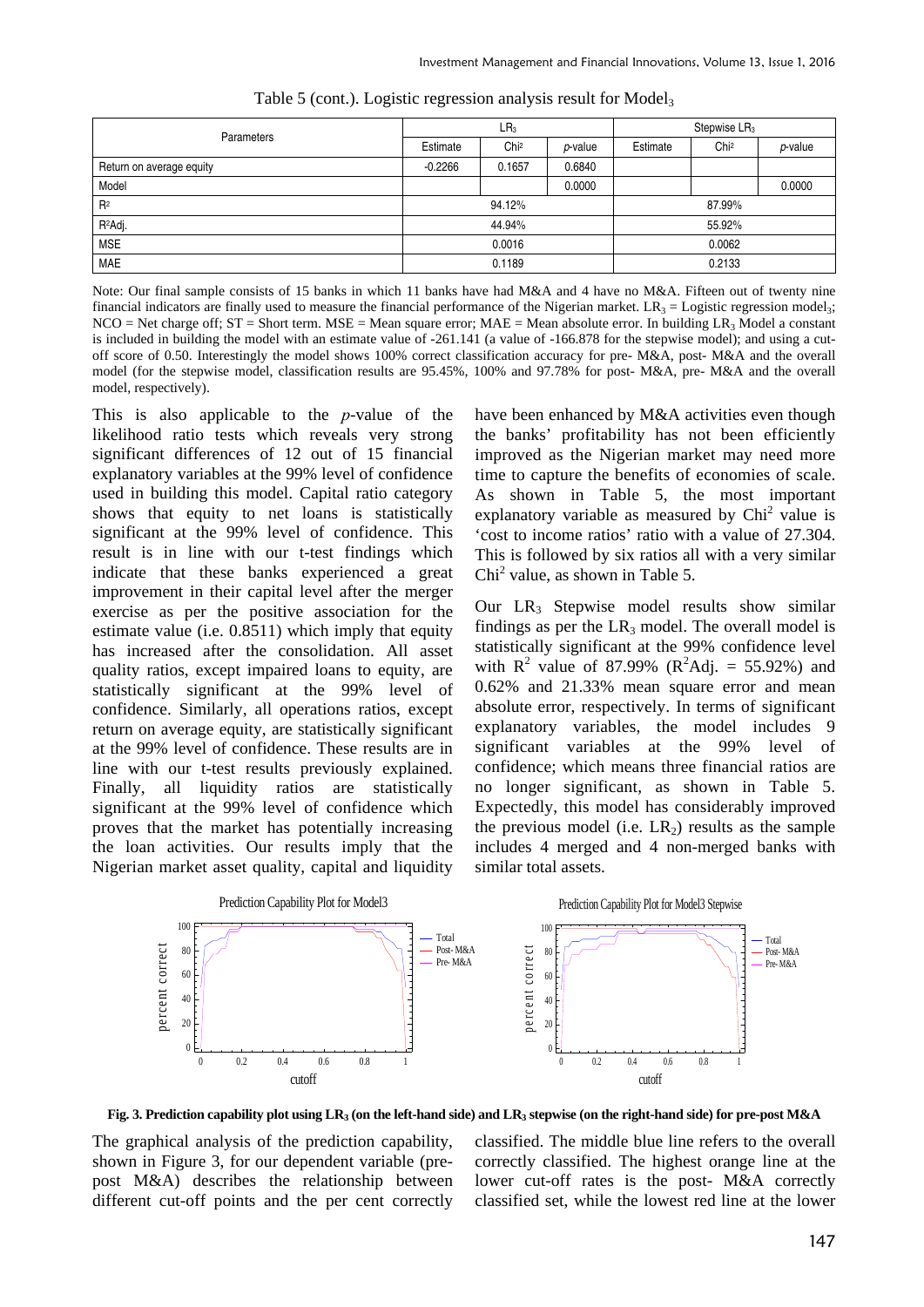cut-off rates refers to the pre- M&A classified set, in both  $LR_3$  (on the left-hand side) and  $LR_3$  stepwise (on the right-hand side), and *vice-a-versa* at the higher cut-off rates.

Clearly our investigation provides an answer to the main research question and based on our results, it can be concluded that there are significant differences between the financial performance of merged versus non-merged banks in the Nigerian market. Evidently, as per our results for the three financial categories namely asset quality, capital and liquidity, further consolidation can help increase the soundness of the Nigerian financial market which can help in achieving the CBN objectives.

#### Conclusion and areas for future research

This paper's main aim is to measure the effect of M&A on the Nigerian market's financial performance by comparing it 4 years pre- and 4 years post the 2005 consolidation. Our main findings based on t-test show that the overall market asset quality, capital and liquidity have improved whilst the market profitability has not. This is considered as a downside of the M&A as the Nigerian market may need more time to capture the benefits of economies of scale. There is evidence that the financial performance of the market is different between the two periods. This indicates that M&A has significant impact on the financial performance of the Nigerian market regardless the fact that their profitability is not yet improved. This in fact disagrees with other researchers' findings (see for example, Kithinji and Waweru, 2007).

All logistic regression models' results show that the *P*-values in the analysis of deviance are less than 0.01 which denotes that these models are all statistically significant at the 99% level of confidence,

indicating that M&A have a great influence on the efficiency and financial performance of the Nigerian market as measured by the banking industry. Our logistic regression models' results show that there are significant differences between the pre- and the post- M&A financial performance of the overall market, as evidenced by  $LR_1$  model results. We also have evidence that banks which merged are significantly different from those which are not, as evidenced by  $LR_3$  model results.

Future research should consider including those banks for which financial information is not currently available due to the new identity issues. More financial and non-financial variables could be used. Various statistical techniques should be used as it is expected that more accurate results could be achieved if more sophisticated modelling techniques such as neural networks are used. It can be argued that the lack of improvement in profitability in the sector is a result of time needed to benefit from economies of scale, a longer time frame post- M&A could be considered to capture a wider picture of the consolidation effect of the market on profitability. An extension of the time frame would perhaps also give an indication of whether there is a point at which the amount of M&A activity is optimized, and beyond which the benefits reduce or are eliminated entirely. These findings could have wider implications to other nations in which the financial systems have been in a state of instability for some time. The high degree of significance in our results suggests that other countries with developing banking systems may benefit from a period of consolidation and M&A activity, leading to greater strength in the institutions themselves and the underlying system.

#### **References**

- 1. Abdou, H. (2009). An evaluation of alternative scoring models in private banking, *The Journal of Risk Finance*, 10 (1), pp. 38-53.
- 2. Abdullahi, S.A. (2002). Distress in the Nigerian banking industry: A critical assessment of the mature, causes and extent, *Journal of Business Administration*, 2, pp. 135-154.
- 3. Adebayo, O. & Olalekan, O. (2012). "An Analysis of the Impact of Mergers and Acquisitions on Commercial Banks Performance in Nigeria, *Research Journal of Finance and Accounting*, 3 (7), pp. 91-101.
- 4. Adeyemi, K.S. (2006). Banking Sector Consolidation in Nigeria: Issues and Challenges, *Union Digest*, 9.
- 5. Agbaje, O. (2008). The Banking industry in 2008, Business Day Online. [internet]. 19 February. Available at: http://www.businessdayonline.com/analysis/backpage/4569.html [accessed 2 June 2011].
- 6. Adegbaju, A.A. and F.O. Olokoyo. (2008). Recapitalization and Bank's Performance; Acase study of Nigerian Banks, *African Economic and Business Review*, 6 (1), pp. 1-4.
- 7. Agu, C., Olajide, D., Ikenwilo, D. and Orji, A. (2012). Mergers and acquisitions: the Nigerian banking consolidation program, *International Journal of Banking and Finance*, 8 (4), pp. 19-46.
- 8. Alao., R.O. (2010). Mergers and acquisitions in the Nigerian banking industry: An advocate of three mega banks, *European Journal of Social Science*, 15, pp. 554-563.
- 9. Altunbas, Y. & Ibanez, D.M. (2008). Mergers and acquisitions and bank performance in Europe: The role of strategic similarities, *Journal of Economics and Business*, 60 (3), pp. 204-222.
- 10. Amel, D., Barnes, C., Panetta, F. & Salleo, C. (2004). Consolidation and efficiency in the financial sector: A review of the international evidence, *Journal of Banking & Finance*, 28, pp. 2493-2519.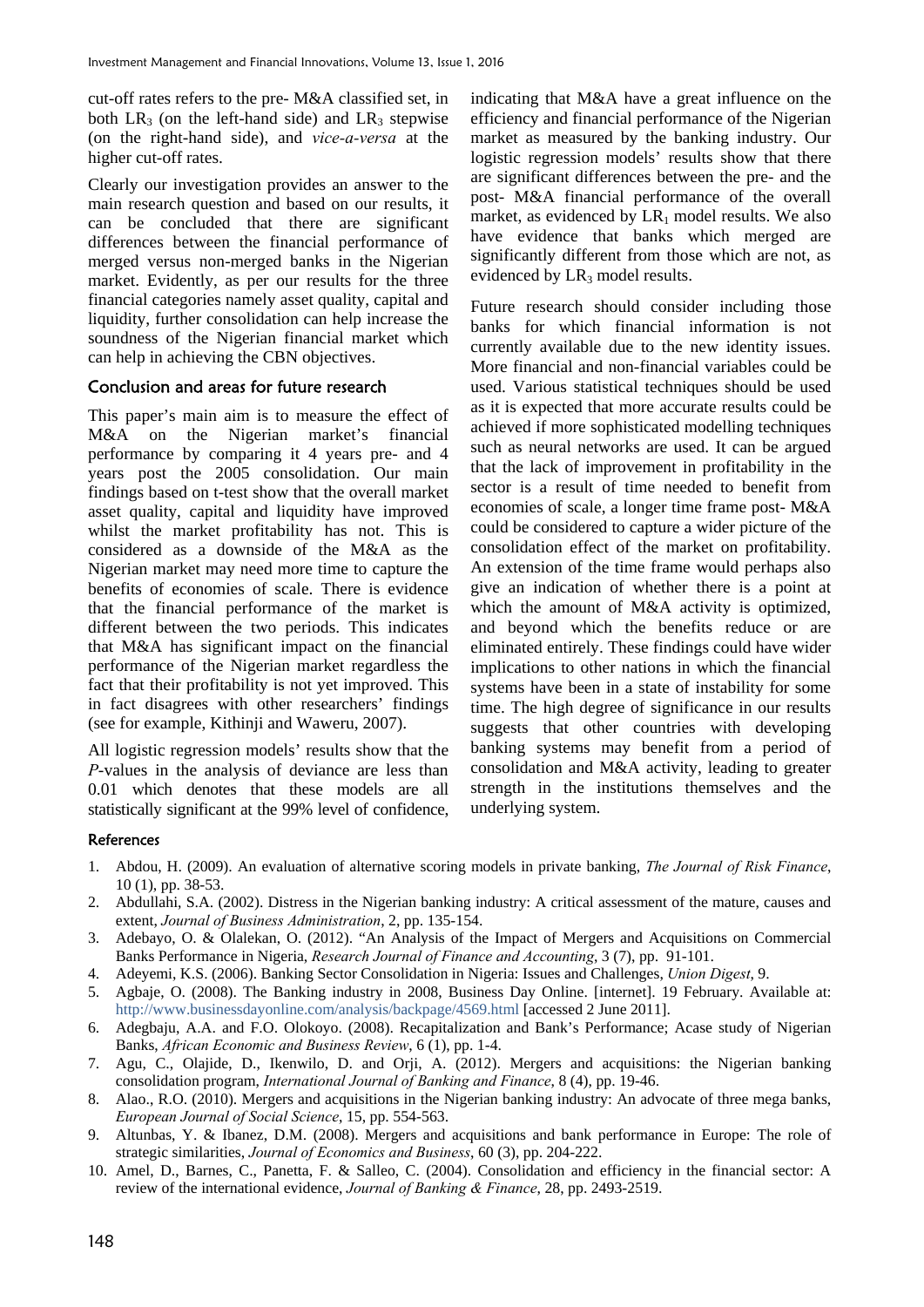- 11. Andrade, G., Mitchell, M. & Stafford, E. (2001). New evidence and perspectives on mergers, *Journal of Economic Perspectives*, 15, pp. 103-120.
- 12. Beccalli, E. & Frantz, P. (2009). M&A Operations and Performance in Banking, *Journal of Financial Services Research*, 36, pp. 203-226.
- 13. Berger, A.N. et al (eds.) (1999). The Consolidation of Financial Services Industry, *Special Issue of Journal of Banking and Finance*, 23, pp. 2-4.
- 14. Brownbridge, M. (2005). The impact of Public on the Banking System in Nigeria, *Journal of Banking and Finance*, 29 (1), pp. 31-35.
- 15. Central Bank of Nigeria. (2004). Guidelines and Incentives on Consolidation in the Nigerian Banking Industry.
- 16. Central Bank of Nigeria. (2005). The Impact of Post Banks Consolidation on the Nigerian Economy, *Business Guardian*, December 13.
- 17. Central Bank of Nigeria (2008). Indigenous Banking in Nigeria, Central Bank of Nigeria. [Online]. Available at: http://www.cenbank.org/documents/gpagedocs.asp [accessed 22 May 2010].
- 18. Dagogo, D.W. & Okorie, P.I. (2014). The Post Consolidation Asset Base: Effect on Financial Leverage, Efficiency and Profitability of Nigerian Banks, *International Journal of Economics and Finance*, 6 (10), pp. 280-287.
- 19. Danjuma, N. (1993). The Bankers' Liability, Ibadan, African University Press.
- 20. DeYoung, R., Evanoff, D.D. & Molyneux, P. (2009). Mergers and acquisitions of financial institutions: a review of the post -2000 literature, *Journal of Financial Services Research*, 36, pp. 87-110.
- 21. Dogarawa, A.B. (2011). Chronology of banking reforms in Nigeria: A survey of past and present theoretical and empirical literature, *Journal of Financial Regulation and Compliance*, 19 (4), pp. 370-382.
- 22. Ebimobowei, A. & Sophia, J.M. (2011). Mergers and Acquisitions in the Nigerian Banking Industry, *The Social Sciences*, 6 (3), pp. 213-220.
- 23. Ezeoha, A. (2007). Structural effects of banking industry consolidation in Nigeria: A review, *Journal of Banking Regulation*, 8, p. 159.
- 24. Goddard, J. et al. (2007). European banking: an overview, University of Wales, University of St. Andrews, *Journal of Banking & Finance*.
- 25. Hand, D.J. & Henley, W.E. (1997). Statistical classification methods in consumer credit scoring: A review, *Journal of the Royal Statistical Society: Series* A (Statistics in Society), 160 (3), pp. 523-541.
- 26. Joshua, O. (2011). Comparative analysis of the impact of mergers and acquisitions on financial efficiency of banks in Nigeria, *Journal of Accounting and Taxation*, 3 (1), pp. 1-7.
- 27. Kithinji, A.M. & Waweru, N.M. (2007). Merger Restructuring and Financial Performance of Commercial Banks in Kenya, *Journal of Economics*, *Management and Financial Markets*, 2 (4), pp. 10-32.
- 28. Mordi, C.N.O. (2004). Institutional framework for the regulation and supervision of the financial sector, Central *Bank of Nigeria Bullion*, 28 (1), pp. 25-30.
- 29. Nwankwo, G. (1980). *The Nigerian Financial System*, London, Macmillan Publishing.
- 30. Otangaran, I. (2004). Stakeholders Perspective on the N25 billion capital base, *Financial Standard*, 5 (40).
- 31. Rhoades, S.A. (1996). Bank mergers and industry-wide structure, 1980-94, Staff Study Series 169, Federal Reserve System, Washington, DC.
- 32. Sanni, M.R. (2010). Short Term Effect of Consolidation on Profitability of Nigerian Banks, *African Research Review*, 4 (1), pp. 322-337.
- 33. Shanmugam, B. & Nair, M. (2003). Mergers and Acquisitions of Banks in Malaysia.
- 34. Soludo, C.C. (2004). Consolidating the Nigerian banking industry to meet the development challenges of the 21st century, available at: www.cenbank.org.
- 35. Somoye, R.O.C. (2008). The performances of commercial banks in post-consolidation period in Nigeria: an empirical review, *European Journal of Economics, Finance and Administrative Sciences*, 14.

#### Appendix

|    | Banks                                                        | Constituent member                                                                                            |
|----|--------------------------------------------------------------|---------------------------------------------------------------------------------------------------------------|
|    | Access Bank Nigeria Plc*                                     | Access Bank, Marina Int'l Bank & Capital Bank International                                                   |
| 2  | Afribank Nigeria Plc*                                        | Afribank Plc and Afribank Int'l (Merchant Bankers)                                                            |
| 3  | Bank PHB Plc                                                 | Platinum Bank Limited and Habib Nigeria Bank Limited                                                          |
| 4  | Diamond Bank Plc*                                            | Diamond Bank, Lion Bank and African International Bank                                                        |
| 5  | EcoBank Nigeria Plc*                                         | EcoBank Plc                                                                                                   |
| 6  | Equitorial Trust Bank Plc (ETB)*                             | Equitorial Trust Bank Ltd and Devcom Bank Ltd                                                                 |
| 7  | <b>Fidelity Bank Plc</b>                                     | Fidelity Bank, FSB International Bank and Manny Bank                                                          |
| 8  | First Bank of Nigeria Plc*                                   | First Bank Plc, MBC International Bank & FBN (Merchant Bankers)                                               |
| 9  | First City Monument Bank Plc<br>(FCMB)*                      | First City Monument Bank, Coop Development Bank, Midas Bank and Nigeria-American Bank                         |
| 10 | First Inland Bank Plc                                        | First Atlantic Bank, Inland Bank (Nigeria) Plc, IMB International Bank Plc and NUB International Bank Limited |
| 11 | Guaranty Trust Bank Plc (GT Bank)*                           | GT Bank Plc                                                                                                   |
| 12 | Intercontinental Bank Plc*                                   | Intercontinental Bank Plc, Global Bank Plc, Equity Bank of Nigeria Limited and Gateway Bank of Nigeria Plc    |
| 13 | ** Nigeria International Bank<br>Limited(Citi Group - NIB)*† | Nigeria International Bank limited                                                                            |